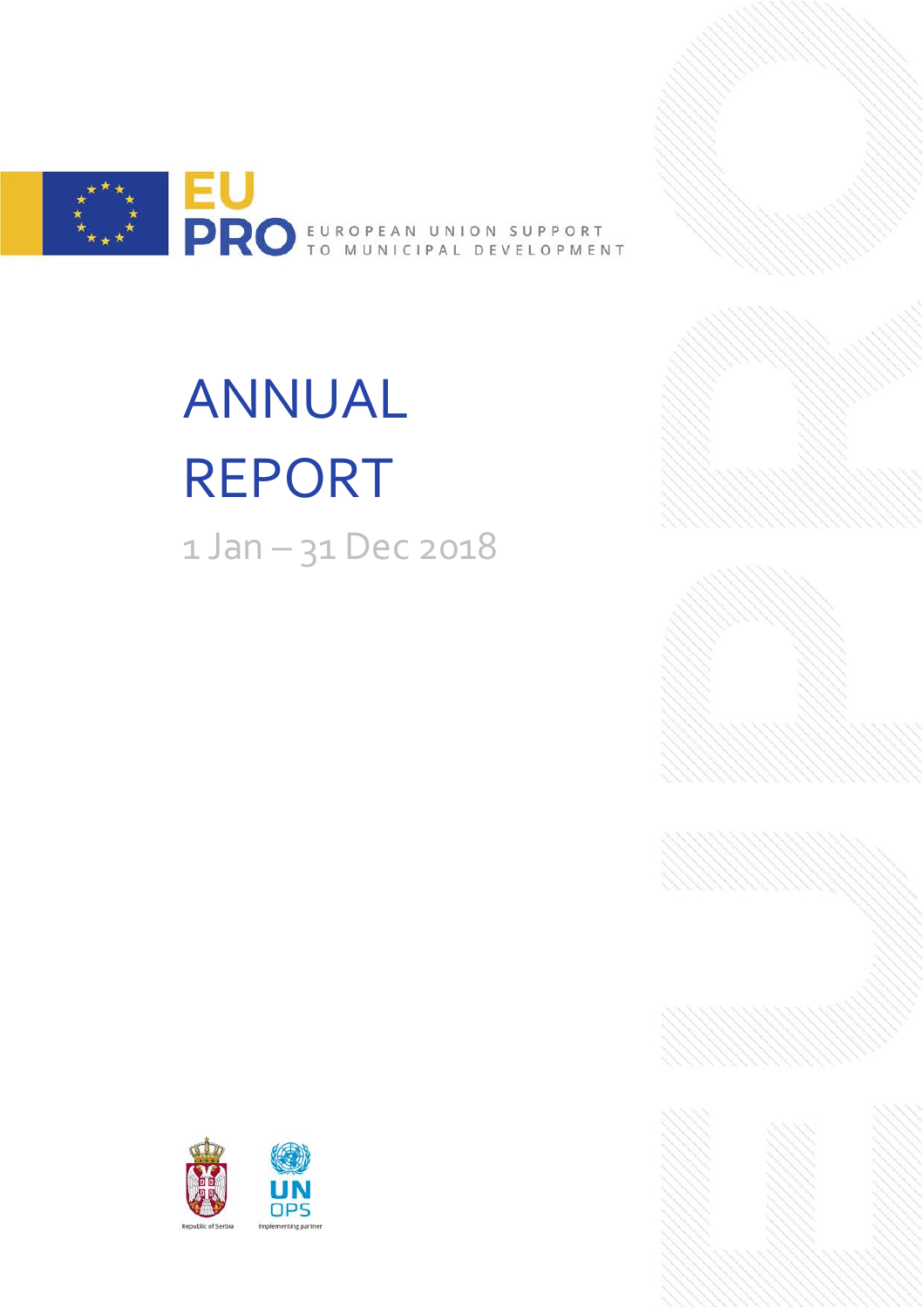

| <b>Overall objective:</b>    | To contribute to a more balanced socio-economic development<br>in Serbia                                                                                                                                         |  |
|------------------------------|------------------------------------------------------------------------------------------------------------------------------------------------------------------------------------------------------------------|--|
| <b>Purpose:</b>              | To enhance competitiveness and social cohesion of the less<br>developed areas by better market positioning and more<br>competitive SMEs and developing/improving business enabling<br>and social infrastructure. |  |
| <b>Budget:</b>               | 25 million Euros                                                                                                                                                                                                 |  |
| <b>Start date:</b>           | 1 January 2018                                                                                                                                                                                                   |  |
| <b>Programme area:</b>       | The Regions of Šumadija and Western Serbia and the Southern<br>and Eastern Serbia                                                                                                                                |  |
| <b>Donor:</b>                | The European Union                                                                                                                                                                                               |  |
| <b>Implementing partner:</b> | United Nations Office for Project Services (UNOPS)                                                                                                                                                               |  |
| <b>Report date:</b>          | January 2019                                                                                                                                                                                                     |  |
| <b>Period covered:</b>       | 1 January - 31 December 2018                                                                                                                                                                                     |  |
| <b>Prepared by:</b>          | <b>UNOPS</b>                                                                                                                                                                                                     |  |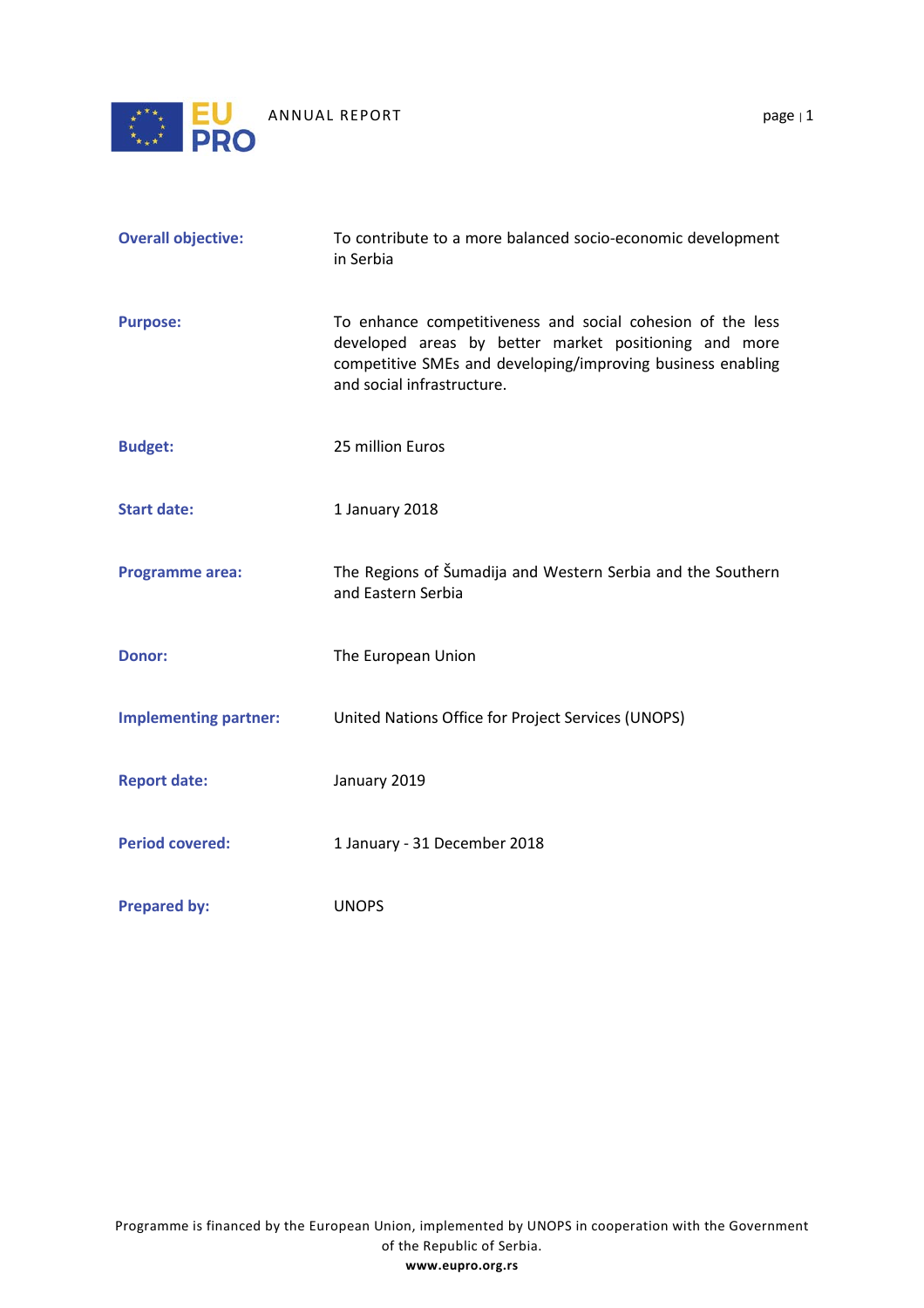

# <span id="page-2-0"></span>**Acronyms**

| AoR             | Area of Responsibility                                  |
|-----------------|---------------------------------------------------------|
| <b>BSO</b>      | <b>Business Support Organisation</b>                    |
| CВ              | Coordination Body for Preševo, Bujanovac, and Medveda   |
| <b>CFP</b>      | Call for Proposals                                      |
| <b>CIF</b>      | Citizens' Involvement Fund                              |
| <b>CSO</b>      | <b>Civil Society Organisation</b>                       |
| <b>DEU</b>      | Delegation of the European Union                        |
| DAS             | Development Agency of Serbia                            |
| <b>DOA</b>      | Description of Action                                   |
| ΕU              | <b>European Union</b>                                   |
| <b>FIDIC</b>    | The International Federation of Consulting Engineers    |
| <b>GEM</b>      | <b>Gender Equality Mechanism</b>                        |
| GG              | <b>Good Governance</b>                                  |
| НR              | <b>Human Rights</b>                                     |
| LSG             | Local Self-Government                                   |
| MCTI            | Ministry of Construction, Transport, and Infrastructure |
| МE              | Ministry of Economy                                     |
| MEI             | Ministry of European Integration                        |
| <b>MSE</b>      | Micro and Small Size Enterprises                        |
| <b>MSP</b>      | <b>Managing Successful Programmes</b>                   |
| <b>NGO</b>      | Non-governmental Organisation                           |
| <b>NMC</b>      | <b>National Minority Council</b>                        |
| <b>OHCHR</b>    | Office of the High Commissioner of Human Rights         |
| <b>OSCE</b>     | Organisation for Security and Cooperation in Europe     |
| OSS             | One Stop Shop                                           |
| PPF5            | <b>Project Preparation Facility 5</b>                   |
| <b>PRINCE 2</b> | <b>Projects IN Controlled Environments</b>              |
| <b>PSC</b>      | <b>Programme Steering Committee</b>                     |
| <b>RDA</b>      | <b>Regional Development Agency</b>                      |
| <b>RFP</b>      | <b>Request for Proposals</b>                            |
| <b>RSOC</b>     | Serbia Operations Centre                                |
| <b>SCTM</b>     | <b>Standing Conference of Towns and Municipalities</b>  |
| <b>SDC</b>      | Swiss Agency for Development and Cooperation            |
| <b>SME</b>      | <b>Small and Medium Sized Enterprises</b>               |
| <b>PIMO</b>     | <b>Public Investment Management Office</b>              |
| <b>SIPRU</b>    | Social Inclusion and Poverty Reduction Unit             |
| <b>SME</b>      | <b>Small and Medium Enterprise</b>                      |
| <b>TOR</b>      | <b>Terms of Reference</b>                               |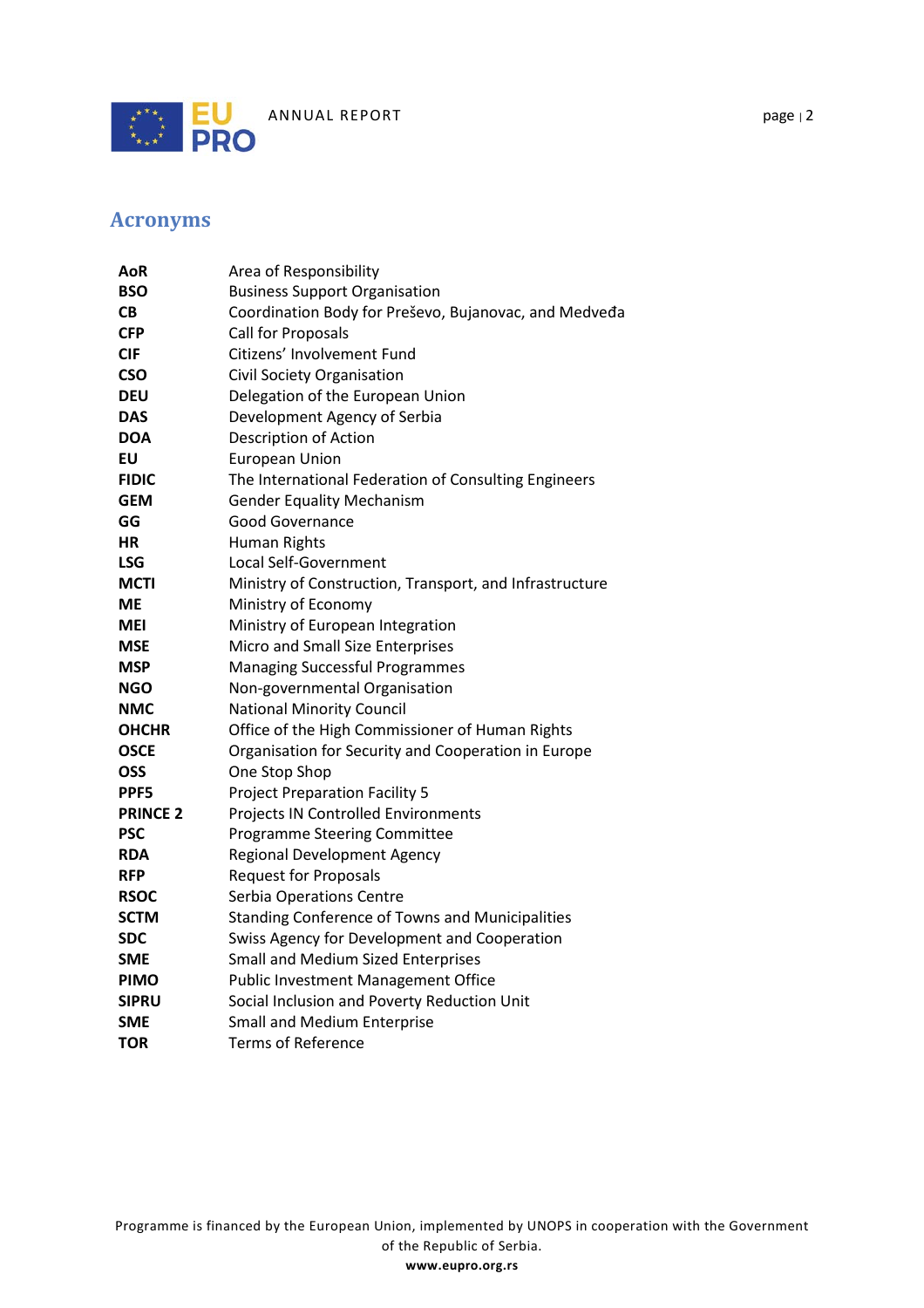

### <span id="page-3-0"></span>**Executive Summary**

The European Union Support to Municipal Development – EU PRO completes the first year of implementation fully aligned with the programme and financial targets. Seventy-seven projects selected for funding through a transparent process are under implementation as a result of the four public calls, and as a result of the three more calls whose evaluation is underway, more than 100 projects will be granted in the following quarter. Considerable portion of the Programme funds is already disbursed, with financial delivery of 9.2 million Euros or 36.8% of the total Programme budget.

The four-month **inception period** was used to establish Programme governance framework, reassess the Action's relevance and feasibility, and confirm implementation approach. The focus of the inception period was on stakeholder engagement, with 26 meetings organised with key national institutions and international partners, ten info sessions that gathered 209 participants and implementation of two surveys designed to assess capacities and confirm communication channels for the business community with data gathered from over 300 respondents.

The Programme was successful in community mobilisation and **outreach to target beneficiaries**, which is confirmed by high response rates to the seven conducted Calls for Proposals. The four calls related to infrastructure development and land management attracted 94 project proposals, calls related to social cohesion materialised 99 applications from municipalities and civil society organisations, and 468 enterprises submitted project concept notes to the Programme.

The most significant progress is made related to **land management and infrastructure development** with 40 projects under implementation. The projects will create the pipeline of 20 million Euros for realisation of industry investments or business development initiatives through development of designs, while improvement of infrastructure in industrial and business zones will facilitate opening of at least 1,700 jobs. Development of 19 DRPs will contribute to creation of conditions to attract investments and develop new businesses, rehabilitate brownfield sites, and support urban renewal as well as regeneration, preservation and valorisation of natural and cultural heritage. In addition, the critical support for creation of back-up system for electronic issuing of construction permits will help prevent data loss and mitigate the risk of public authority holders missing legally set deadlines caused by the main system failure.

The Programme developed a comprehensive approach to identify projects which will contribute to **better market positioning and more competitive business sectors** with strong regards to social impact and contribution to local communities. Successful outreach campaign generated strong interest of the target enterprises registered in the Programme municipalities. The evaluation and selection process was set-up with respect to openness and transparency, responsiveness, ethical conduct, sound management, accountability and was conducted efficiently and effectively preserving validity of the business plans developed by the applicants. It is expected that over 100 enterprises will be awarded in the following quarter, immediately creating 250 new jobs with potential for 500 more jobs in the three-year period. In addition, almost 100 local communities will benefit from the corporate-social responsibility activities which will be implemented by supported enterprises, ranging from rehabilitation and equipping of public schools and kindergartens to provision of support to local organisations dealing with socially vulnerable groups.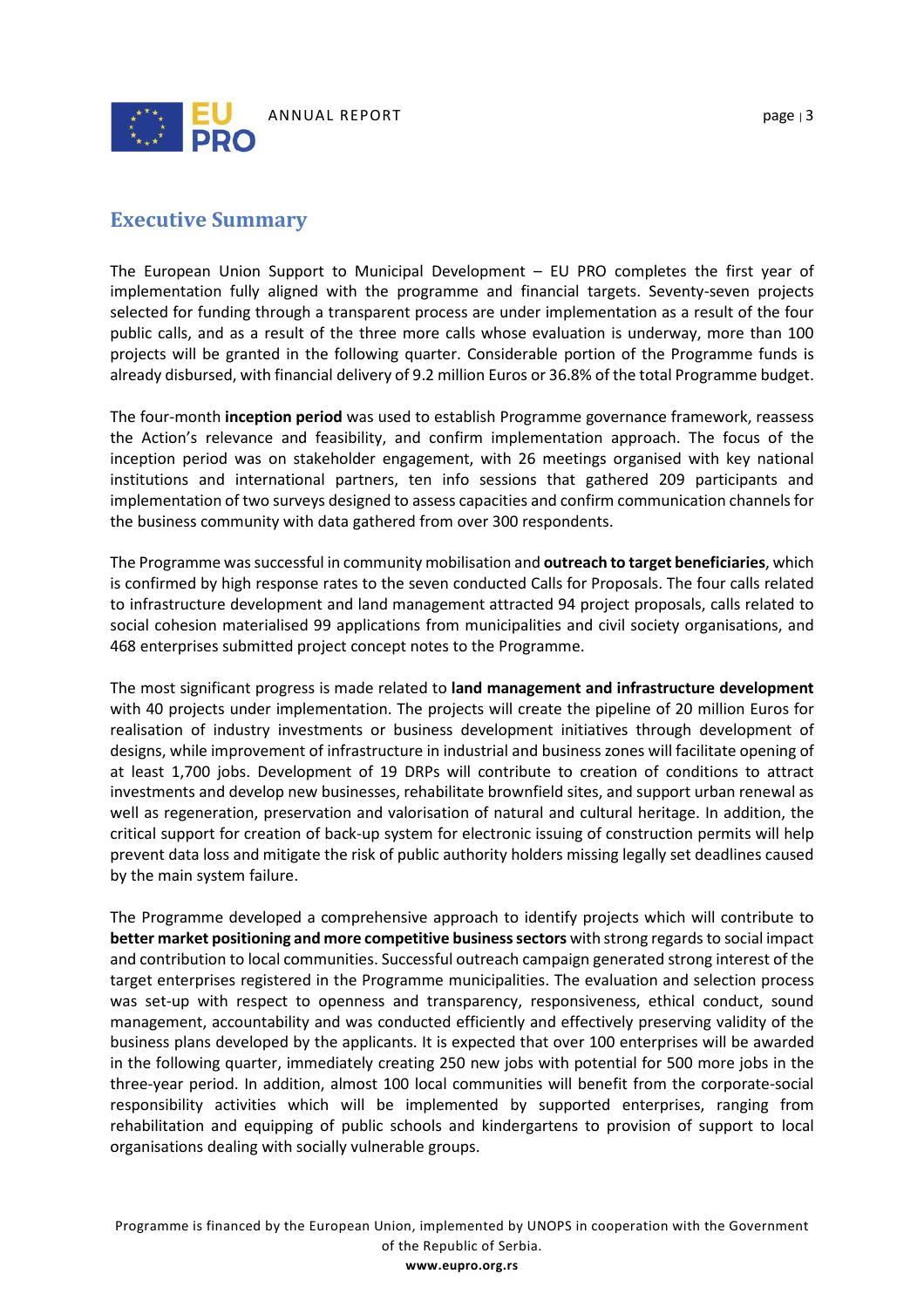

The first project initiated by the Programme is a **social cohesion** activity for increasing knowledge of Serbian language among 750 Albanian school children which is expected to enhance their socioeconomic integration in a longer perspective though better access to employment, institutions and services in Serbian language. In addition, 37 local infrastructure projects currently under implementation will directly affect quality of life of over 30,000 citizens through improved municipal infrastructure related to education, health, social care, environmental protection, culture, and sports. Moreover, the Programme is currently conducting evaluation of 53 project proposals submitted in response to the call for enhanced social cohesion which should contribute to implementation of the rights of national minorities, improvement of inter-ethnic relations, better integration of national minorities and addressing of specific needs of excluded groups in multi-ethnic communities.

The Programme continuously put efforts into **coordination of activities** and extensive consultations with the national stakeholders in preparation and implementation of activities. Relevant institutions were consulted during development of interventions, engaged in review and selection of beneficiaries and have provided full support to the Programme. For example, the Ministry of Economy institutionalised support of Regional Development Agencies by including EU PRO Calls into the Standardised Set of Services offered by the RDAs, thus enabling full support to municipalities and enterprises during project development phase.

EU PRO also collaborated with other development programmes, and primarily with the Swiss funded Swiss PRO Programme. With support from the Swiss PRO experts, this Programme ensured integration of good governance criteria into criteria for selection of projects as well as for enhancement of these elements during implementation. This approach is added value as it will enhance effectiveness and sustainability of interventions.

**Communication activities** were intensive. In cooperation with the Ministry of European Integration and the Delegation of the European Union, a complete visual identity, followed by Communications Strategy, interactive website and social media accounts were established. EU PRO launch event organised on 22 May 2018 attracted 400 attendees including the Minister of the European Integration and the Head of the Delegation of the European Union to Serbia. The Programme subsequently supported organisation of another four DEU visits to AoR. Key communication products include development of versatile website content - 99 Municipal Profiles, CFP Results Factsheets, Project tables, strategic Programme documents including Communication Strategy and Manual and 17 press releases in support of Programme activities. The provision of communication and media support resulted in the record 1,000 reports over the final quarter of the year totalling 1,800 positive media reports of which 36% in national media for the duration of 2018. Additionally, the Programme conducted an online Survey results of which now serve as an area precise baseline of public opinion related to European Integrations.

The Programme is well set for continued success in the second year of implementation, with over 150 projects in the pipeline for contracting in the first two quarters. The risks and challenges are continually assessed and addressed minimising opportunities for issues to transpire.

This Report provides review of progress and performance, update on management and coordination issues, review of assumptions and risks, quality and sustainability considerations, insight into the key outputs for the next reporting period, and lessons learned. A number of annexes give the readers opportunity to get in depth knowledge of some specific actions taken by the Programme.

Programme is financed by the European Union, implemented by UNOPS in cooperation with the Government of the Republic of Serbia. **www.eupro.org.rs**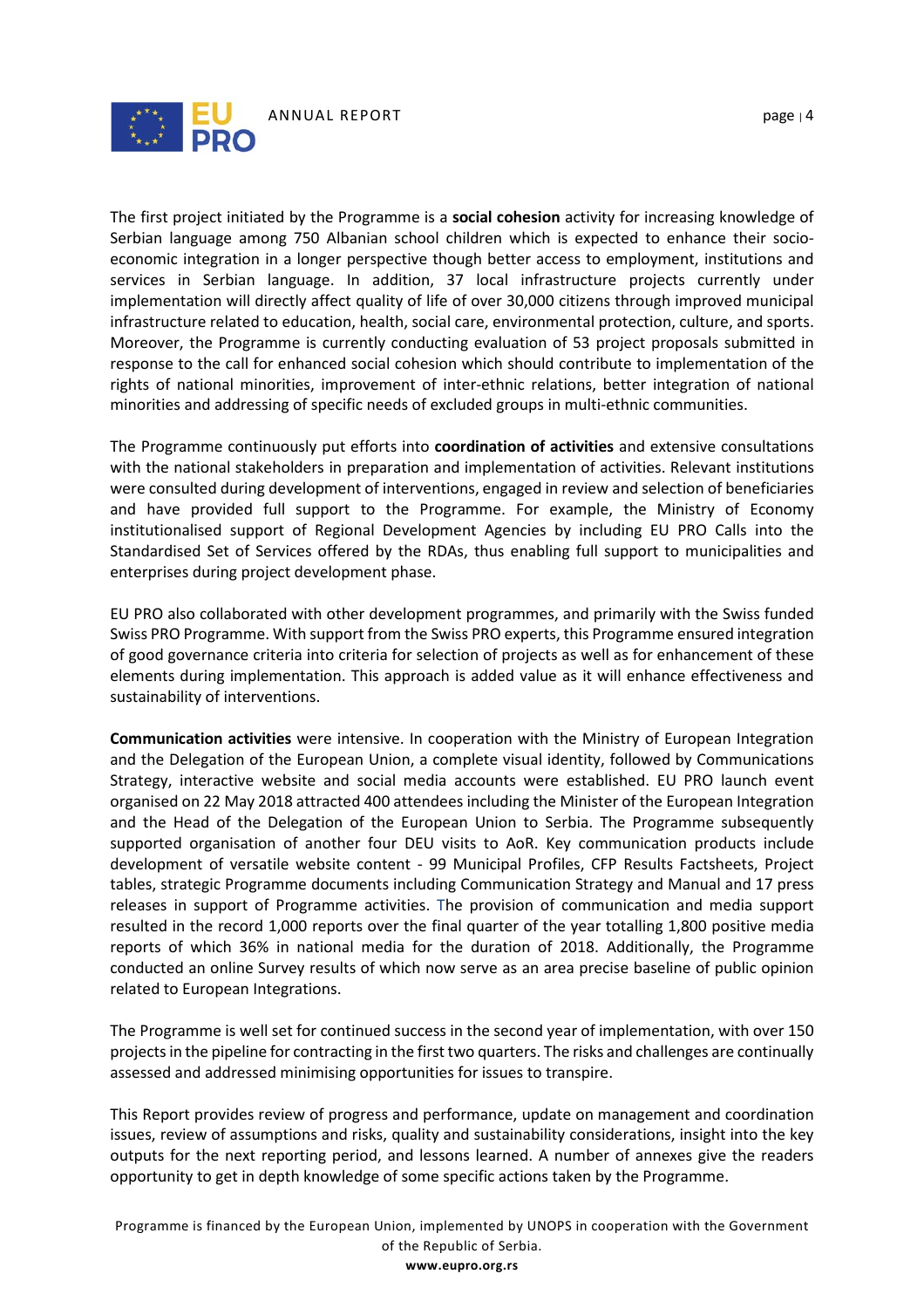

# **Table of Contents**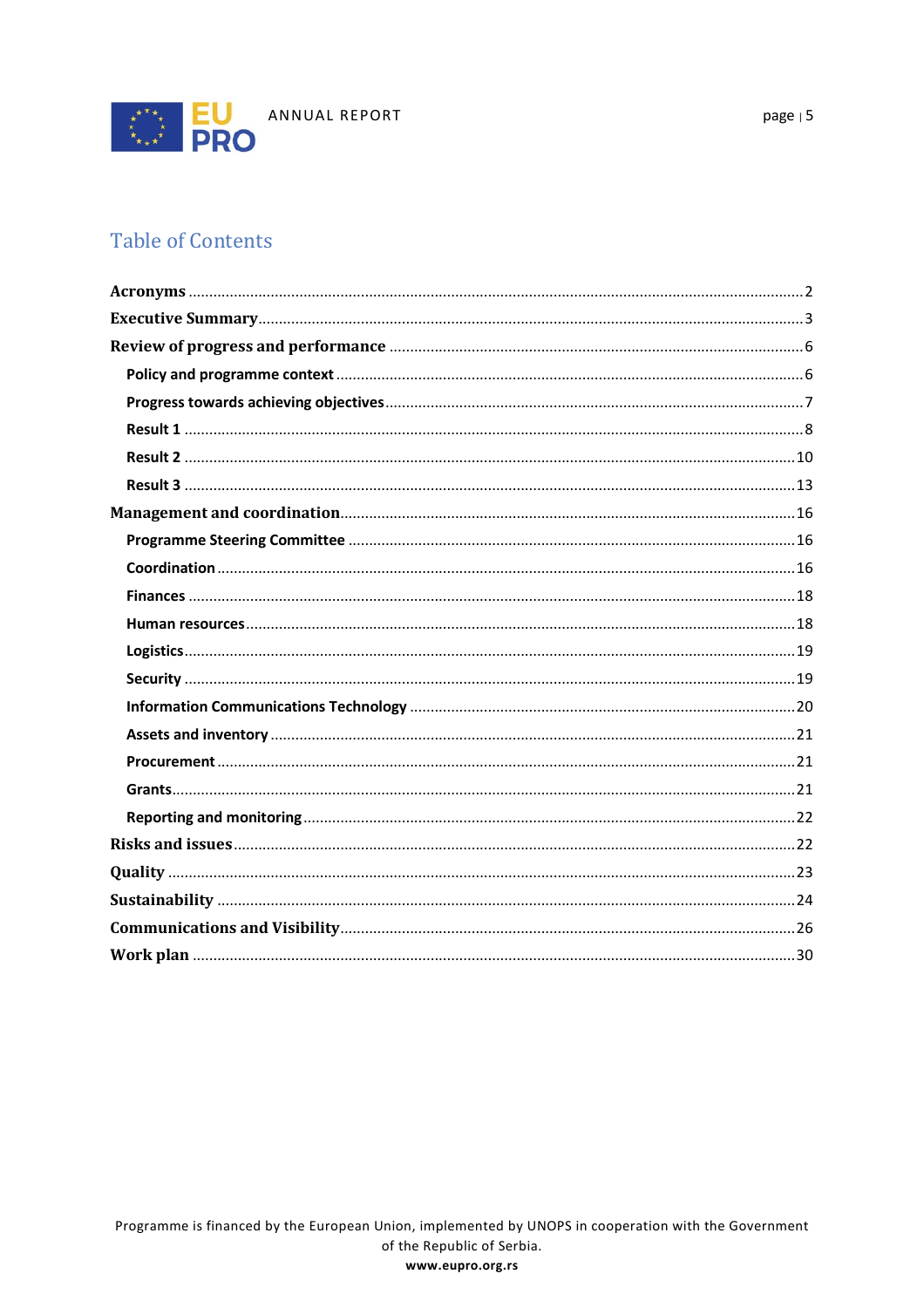

# <span id="page-6-0"></span>**Review of progress and performance**

#### <span id="page-6-1"></span>**Policy and programme context**

The Ministry of Economy has amended the **Regulation on establishment of a standard set of services for micro, small and medium-sized enterprises and entrepreneurs** in 2018 implemented by accredited regional development agencies<sup>[1](#page-6-2)</sup> as per the Government decision of 6 July 2018. The amendments include support to development of full project proposals for the EU PRO Grant Scheme for SMEs.

A number of government institutions and donor programmes are supporting entrepreneurs and enterprises in areas similar to the EU PRO<sup>[2](#page-6-3)</sup>. This confirms relevance of the Programme but also emphasises the need for close coordination of activities and possible funds leveraging.

**Adoption of the Law on National Spatial Data Infrastructure**[3](#page-6-4) and the **Law on Planning System of Republic of Serbia**[4](#page-6-5) in April 2018, are the most significant policy changes. The former regulates the establishment and maintenance of the geo-spatial data, and incorporates the European Union (EU) Directive - Infrastructure for Spatial Information in the European Community – INSPIRE, into the national regulations. The later aims to establish efficient, transparent, and coordinated system for planning of development which covers spatial, regional, social, and economic aspects. In addition, the **newly adopted Law on Electronic Government**[5](#page-6-6) should facilitate simpler, more transparent, and more efficient communication of citizens, businesses, and civil society with the public administration. The **changes in the Planning and Building Law**[6](#page-6-7) which came into force in November 2018, introduced the development of planning documents through the electronic procedures.

EU PRO considered these Laws when designing and implementing activities related to land management, primarily establishment of Geographic Information System and development of planning documentation, in order to ensure compliance with the new provisions, where relevant.

Regular **elections for National Minorities Councils** (NMC) were organised on 4 November 2018, when 467,545 registered voters had opportunity to elect their representatives for one of 18 NMCs in a direct elections, while four NMCs are selected via electronical assemblies. The results<sup>[7](#page-6-8)</sup> of elections for five<sup>[8](#page-6-9)</sup> NMCs relevant to EU PRO show a power shift in some of the Councils. The most noticeable redistribution happened in Roma NMC, where lists of two previous presidents, Vitomir Mihalović and Tefik Ramadanović, won minimum mandates, while the party "Pan-European Roma Movement" won majority of votes. In Bosniak NMC, leader Sulajeman Ugljanin had to enter into a coalition with a rival party of Rasim Ljajić in order to maintain control over the Council<sup>[9](#page-6-10)</sup>. The coalition gathered around the

 $\overline{a}$ 

Programme is financed by the European Union, implemented by UNOPS in cooperation with the Government of the Republic of Serbia.

<sup>&</sup>lt;sup>1</sup> Srbija.go[v 81st Government session, 6 July 2018](http://www.srbija.gov.rs/vesti/dokumenti_pregled.php?id=326243)

<span id="page-6-3"></span><span id="page-6-2"></span><sup>&</sup>lt;sup>2</sup> UNDP funded by Russian Federation, Development Agency of Serbia, Ministry of Agriculture, Forestry and Water Economy, Ministry of Economy, USAID funded programmes, EBRD, etc.

<span id="page-6-4"></span><sup>&</sup>lt;sup>3</sup> The Law can be accessed at [Law on National Spatial Data Infrastructure](http://www.parlament.gov.rs/upload/archive/files/cir/pdf/zakoni/2018/2149-17.pdf)

<sup>&</sup>lt;sup>4</sup> The Law can be accessed at [Law on Planning System of Republic of Serbia](http://www.parlament.gov.rs/upload/archive/files/cir/pdf/zakoni/2018/2386-17.pdf)

<span id="page-6-7"></span><span id="page-6-6"></span><span id="page-6-5"></span><sup>&</sup>lt;sup>5</sup> The Law can be accessed at **Law on Electronic Government** 

<span id="page-6-8"></span><sup>6</sup> The Law can be accessed a[t Planning and Building Law](https://www.mgsi.gov.rs/cir/dokumenti/zakon-o-planiranju-i-izgradnji)

<sup>7</sup>Republic Electoral Commission: [Republic Electoral Commission's First Regular](http://www.rik.parlament.gov.rs/latinica/aktivnosti-konferencije.php) Press Conference 6 November 2018

<span id="page-6-9"></span><sup>8</sup> Roma, Albanian, Bosniak, Vlach and Bulgarian NMCs

<span id="page-6-10"></span><sup>&</sup>lt;sup>9</sup> Blic.r[s Ugljanin hands Bosniak National Council over to Dzudzo](https://www.blic.rs/komentar/politika/ugljanin-prepustio-bosnjacko-nacionalno-vece-dzudzu/h8ftnjv) 23 November 2018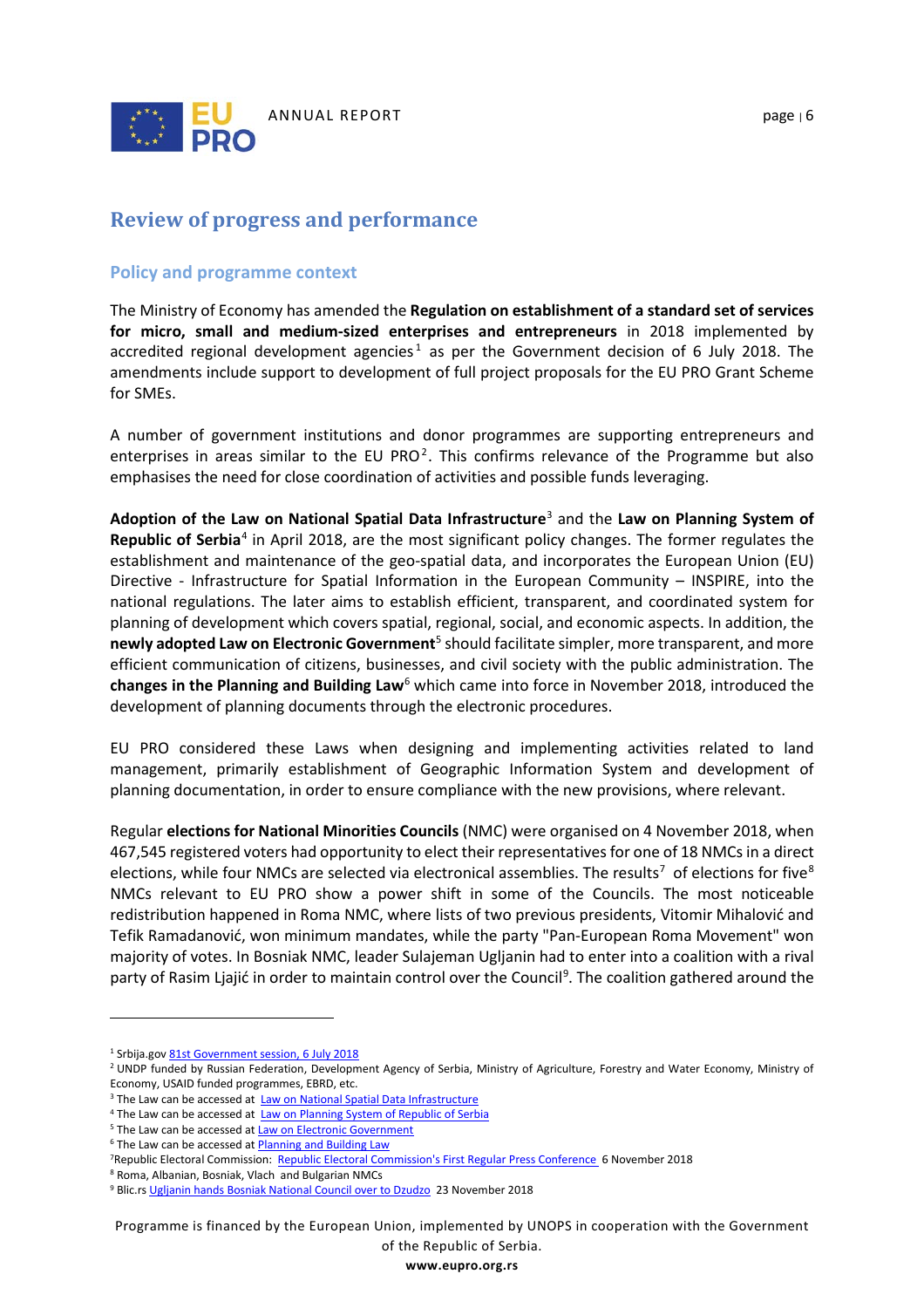

Mayor of Bujanovac elected<sup>[10](#page-7-1)</sup> president of the Albanian NMC. There were no changes in election for Bulgarian and Vlach NMCs. The party of the Mayor of Bosilegrad won majority of votes in Bulgarian NMC and further consolidated position, while the party "Vlachs for Serbia" won most of the mandates in Vlach NMC.

Considering that the launching of the CFP for Social Cohesion, which is focused on national minority issues, coincided with the elections, the Programme decided to postpone publishing of the CFP for one week in order to avoid grater overlap with the election.

The **Draft Law on Social Entrepreneurship** which has been in procedure for several years is announced to enter the parliamentary procedure for adoption by the end of the year following a public debate which lasted until end of November 2018. However, the Draft Law received a lot of complaints, particularly from the civil sector. They stated<sup>[11](#page-7-2)</sup> that the proposed document is excluding most of the existing social enterprises from the future legislation, such as associations and cooperatives. The proposed concept is limited solely to "labour integration", neglecting its social dimension, which is contrary to the practice in most European countries and to current practice in Serbia, and upgrading of the Draft Law is requested.

Bearing in mind that the CFP for Social Cohesion foresees support of social entrepreneurship activities, the Programme will consider adjusting of its further activities if there would be changes in legal framework, while it will seek opportunity to underline the shortcomings of the proposed document.

#### <span id="page-7-0"></span>**Progress towards achieving objectives**

l

Striving to **better market positioning and more competitive business sector** in the less developed areas, 191 entrepreneurs, micro and small enterprises whose concept notes were positively assessed have applied with full project proposals.<sup>[12](#page-7-3)</sup> The expected results include enhanced competitiveness of beneficiary businesses through enhanced market potentials and increased value chain contribution, while local communities will benefit through opening of at least one new job per beneficiary, increased (local) tax incomes and specific corporate social responsibility activities.

Activities related to **infrastructure development and land management** progressed. Forty projects related to implementation and development of designs for economic infrastructure projects, and development of detailed regulation plans will enhance planning and technical conditions for realisation of investments and create the pipeline for investments estimated at 20 million Euros. Namely, the infrastructure related projects should create pre-conditions for realisation of industry investments and business development initiatives; enhance planning and technical conditions for realisation of investments; and enable expansion of existing businesses and valorisation of touristic and cultural heritage potentials, creating conditions for 1,700 new jobs. Thirty-seven projects for development of local infrastructure approved for funding will also address the social aspects and improve working conditions in schools, kindergartens, sports and cultural institutions and improve living conditions

<span id="page-7-1"></span><sup>&</sup>lt;sup>10</sup> N1.inf[o Ragmi Mustafa from the PDD president of the National Council of Albanians](http://rs.n1info.com/Vesti/a439031/Ragmi-Mustafa-iz-PDD-predsednik-Nacionalnog-saveta-Albanaca.html), 26 November 2018

<span id="page-7-2"></span><sup>&</sup>lt;sup>11</sup> Solidarnaekonomija.r[s Draft law does not recognise enterprises that employ 10,000 employees,](https://solidarnaekonomija.rs/aktuelnosti/nacrt-zakona-ne-prepoznaje-preduzeca-koja-zaposljavaju-10-000-ljudi/) 14 November 2018

<span id="page-7-3"></span><sup>&</sup>lt;sup>12</sup> As a result of evaluation of the 468 project concept note applications, the Programme shortlisted 215 MSEs out of which 191 submitted applications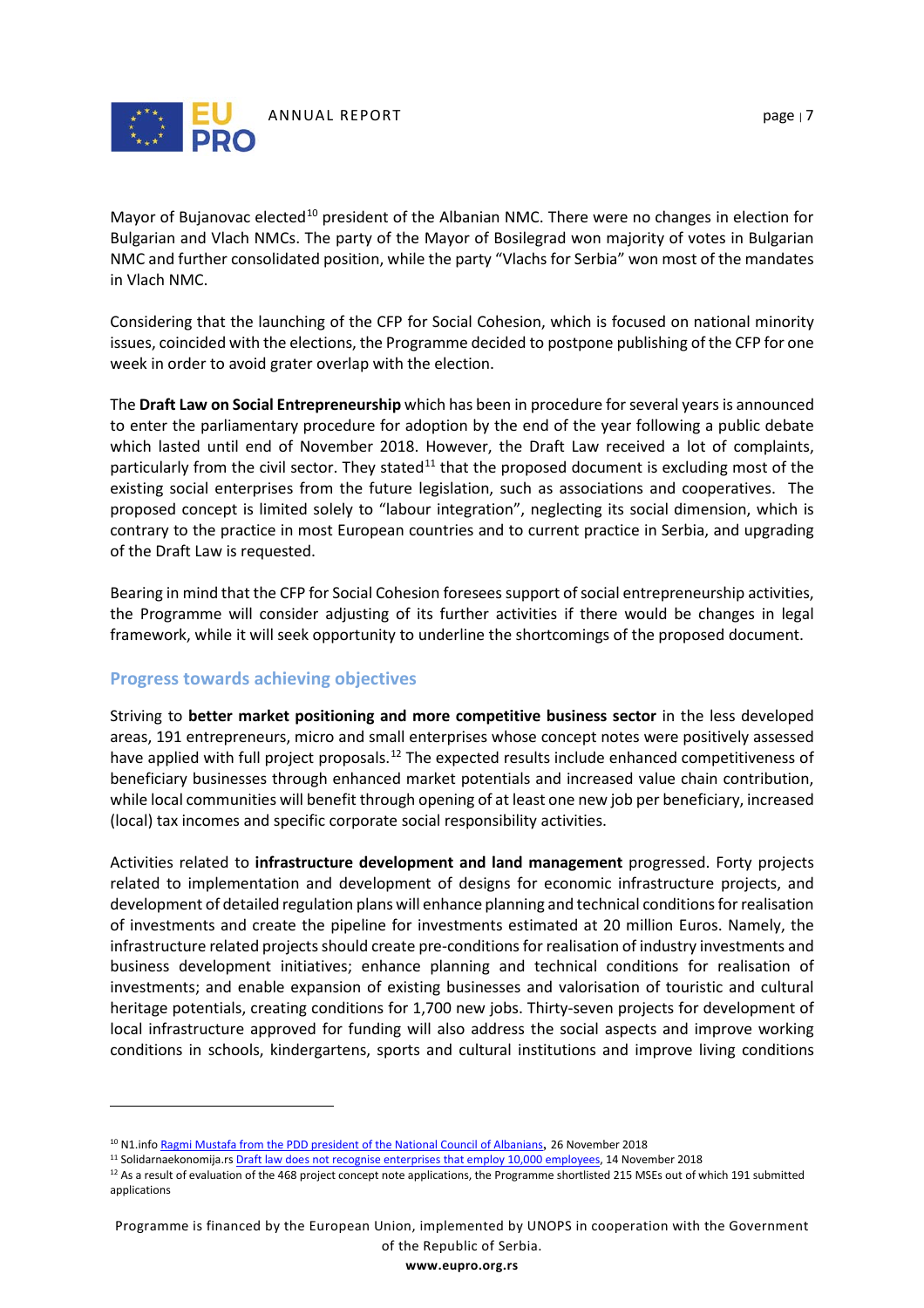

through development of communal infrastructure. Over 52,000 citizens will directly benefit from these activities.

In addition the Programme provided direct support to Ministry of Construction, Transport and Infrastructure (MCTI) procuring the back-up **system for electronic issuing of construction permits**, which secures system stability resulting in provision of quality services to investors.

The Programme initiated CFP for **fostering social cohesion and inclusion** in 32 multi-ethnic municipalities by improving socio-economic position of the most vulnerable citizens and through better integration of national minorities. Having in mind the fact that some regions, inhabited predominantly by national minorities, remain among the most underdeveloped, it is expected that this initiative will in the long run contribute to reduction of the existing gaps, while targeting at least 3,000 direct beneficiaries.

Another social cohesion activity for increasing knowledge of Serbian language among 750 Albanian school children is expected to enhance their socio-economic integration in a longer perspective though better access to employment, institutions and services in Serbian language.

#### <span id="page-8-0"></span>**Result 1**

Improved technological structure of SMEs and their ability to increase their market share

Preliminary results of the Call for Proposals for Procurement of Equipment and Provision of Services for MSEs<sup>[13](#page-8-1)</sup> indicate immediate creation of over 250 new jobs and additional 500 in the three-year period. In addition, almost 100 local communities will benefit from the corporate-social responsibility activities which will be implemented by supported enterprises, ranging from rehabilitation and equipping of public schools and kindergartens to provision of support to local organisations dealing with socially vulnerable groups. For the beneficiary MSEs, the activity will contribute to improvement of the production processes and quality of products, which will make the enterprises more competitive both on the domestic and foreign markets. The projected annual increase in revenues is over 8.4 Million Euros (or 32% on average for the beneficiary MSEs). It is expected to enable export increase in at least in thirty enterprises as a result of the activity and projected overall increase in export for the three-year period is 6 million Euros, almost doubling the export registered in 2017. Furthermore, due to modernization of equipment, awareness and preconditions for introduction of international food safety and quality standards have been created.

#### **Activities**

 $\overline{a}$ 

1.1 Grant scheme for SMEs

The CFP for Procurement of Equipment and Provision of Services for Micro and Small-sized Enterprises (MSEs) was developed in consultation with the Ministry of Economy (ME) and Development Agency of Serbia (RAS) and took into account other opportunities available for entrepreneurs and enterprises

Programme is financed by the European Union, implemented by UNOPS in cooperation with the Government of the Republic of Serbia.

<span id="page-8-1"></span><sup>&</sup>lt;sup>13</sup> The Call was conducted between May and October 2018 and is available at Call for Proposals for Procurement of Equipment and [Provision of Services for Entrepreneurs, Micro and Small Enterprises](http://www.eupro.org.rs/ktext/javni-poziv-za-podnosenje-predloga-projekata-za-nabavku-opreme)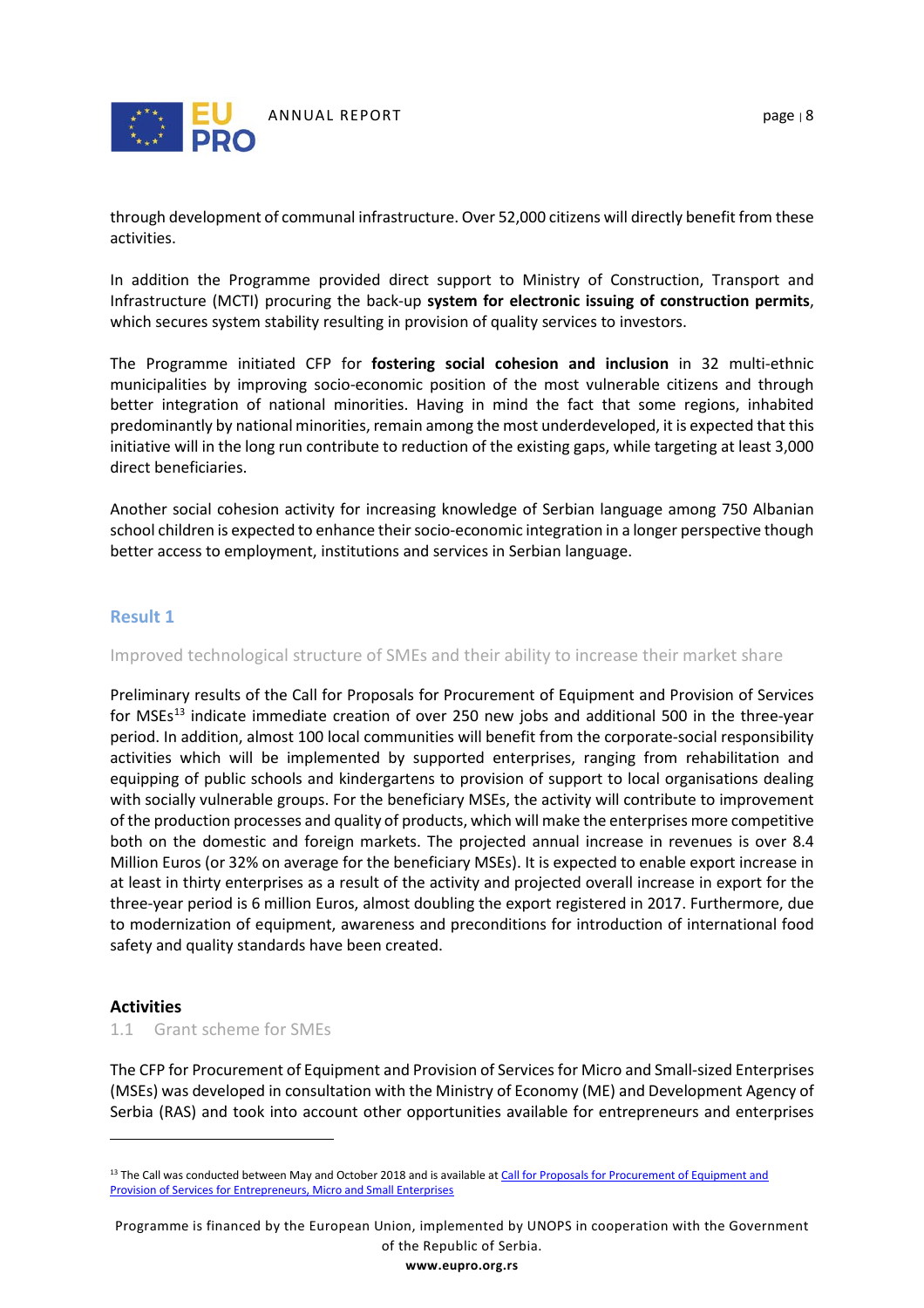

 $\overline{a}$ 

through development programmes. It is designed to enable support to entrepreneurs and enterprises during their second investment cycle (enterprises registered between 2013 and 2017), and is primarily targeted enterprises registered for production and smaller range of services.

Following the formal approval of the Programme Steering Committee on 19 May 2018, the two-stage application process was launched on 22 May. Within efforts to promote the CFP, the Programme organised 14 info sessions in June 2018. EU PRO also conducted information campaign that included development of promotional materials - printed materials including posters, leaflets, video and audio materials used for promotion of the CFP through communication channels of the ME, RAS, local selfgovernments (LSGs), Regional Development Agencies (RDAs) and other business support organisations (BSOs); placement of media adds on most popular web portals, national radio, local and regional TV stations; extensive Facebook campaign and direct distribution to 99 LSGs and ten RDAs.

The Grant Evaluation Committee was formed in line with UNOPS procedures and is consisted of ten voting members, including chairperson, three non-voting secretaries and four non-voting observers from the ME and RAS. The Committee conducted the evaluation process in line with Guidelines aligned with the evaluation criteria set by the CFP.

The evaluation of the 468 concept notes received from 79 LSGs in response to the CFP was finalised in August 2018. As a result of the screening process, 19 received applications were immediately disqualified – ten for late submission and nine for being incomplete. Thus, 449 applications underwent eligibility screening. The Phase I eligibility screening included assessment of information available at this stage, including: (1) registration location, (2) date of establishment, (3) ownership structure, (4) business activity (5) period of bank account blockage, if any and (6) net profit at the end of 2017. Forty-seven applications were assessed as non-eligible and the remaining 383 applications underwent technical evaluation, out of which 215 MSEs from 63 LSGs, who passed the set threshold, were recommended for the Phase II application process.

The Programme organised five workshops offered to the 215 shortlisted applicants, where the application process, documents and criteria for the second phase of CFP were explained in details. As the Ministry of Economy included support for the MSEs in preparing documentation for EU PRO Programme in the set of standardized services provided by RDAs, the Programme organised a one-day Orientation Meeting for RDA representatives on 17 September to enhance their capacities to provide assistance to enterprises.

A total of 191 full applications were received as a result of the Phase II process and are currently undergoing technical evaluation. The value of submitted proposals is 5.5 million Euros, of which 3.6 million is requested from the Programme. As a result of the eligibility screening, 11 applications have been confirmed to be ineligible  $14$ , while 66% passed the set threshold  $15$  for technical evaluation and therefore qualified for field visits, which were conducted in November and December 2018.

<span id="page-9-1"></span><span id="page-9-0"></span><sup>&</sup>lt;sup>14</sup> The main reasons for ineligibility were financial (negative equity and tax debts), legal (criminal conviction) or incomplete documentation <sup>15</sup> The threshold set by the CFP for technical evaluation of the Full Application is 70 out of maximum 100 points. In line with the Guidelines for evaluation, two out of three evaluators conduct technical evaluation prior to the field visit and if results of at least one evaluators pass the score of 70, field visits to the applicants are conducted.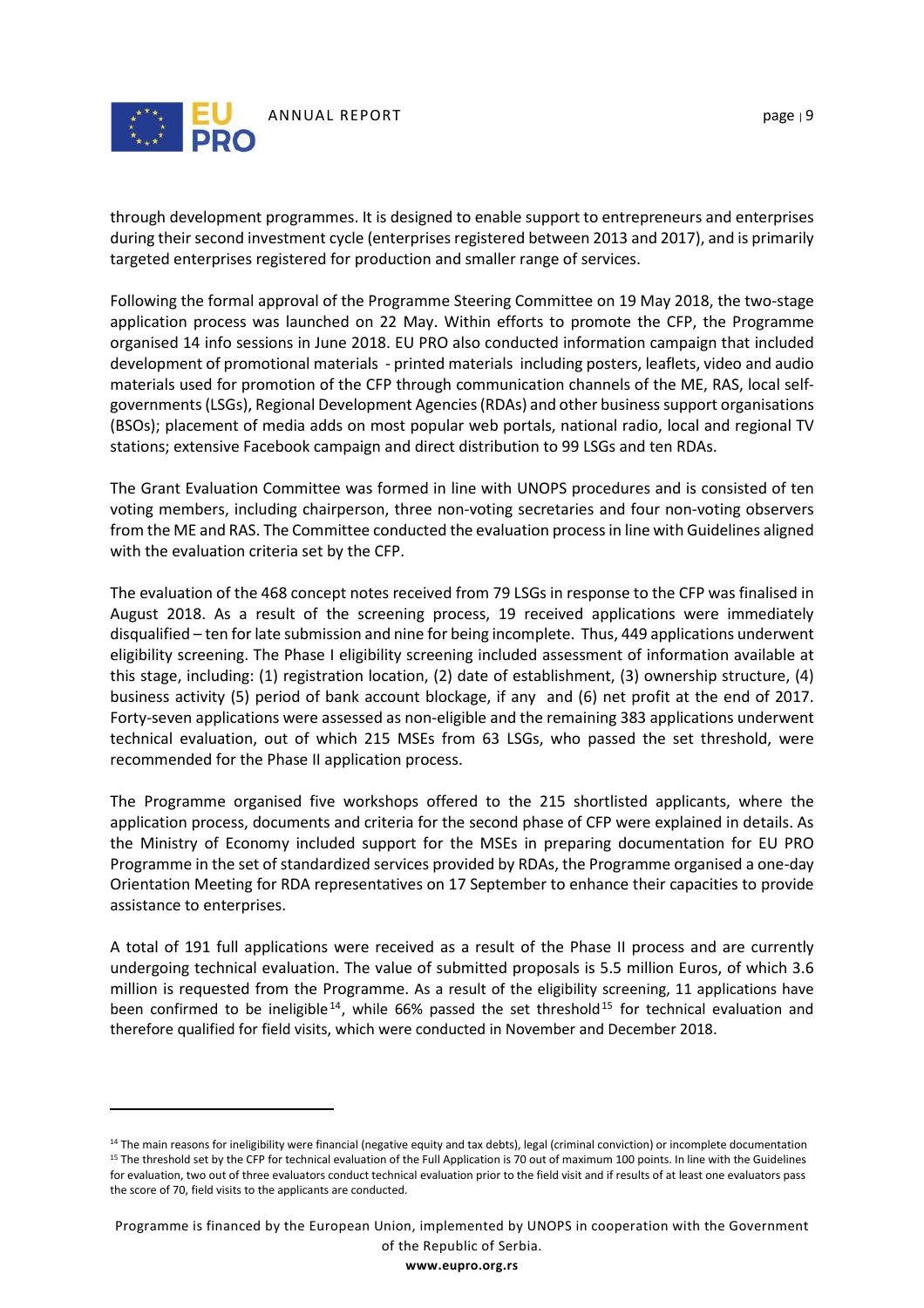

#### 1.2 Support to Business Support Organisations (BSOs)

The EU PRO continued consultations with the stakeholders, mainly RDAs, but also Chamber of Commerce and other donor programmes in order to collect information for preparing the CFP for Business Support Organisations (BSOs). The consultations confirmed importance of building managerial and operational capacities of businesses through strategic planning, marketing, market research, human resources management and use of information and communication technology in business, networking with other businesses in the country and the region. The Programme will present the CFP to the PSC in Q1 2019.

#### <span id="page-10-0"></span>**Result 2**

Improved conditions for business operations through more efficient administrative service provision, better land management and specific small scale infrastructure investments

The support provided to Ministry of Construction, Transport and Infrastructure (MCTI) to establish currently missing back-up server to electronic issuing of construction permits will help prevent data loss and mitigate the risk of public authority holders missing legally set deadlines caused by the main system failure. The provision of back-up server will also ensure the system remains operational if the main system is for any reason not functioning. This will eliminate the risk of the system shut downs for longer than four hours, which was the case in 2017 and 2018 on several occasions. The stable system for issuing of the building permits enables the government to respond efficiently to investor's requests thus contributing to increased competitiveness and investments.

The Programme LSGs showed satisfactory interest for the two CFPs for economic infrastructure, diminishing the need for new cycles after all available funds were exhausted. Evaluation of 61 project proposals received in response to the CFPs for development of detailed regulation plans (DRPs), designs execution and economic infrastructure, resulted in approval of 40 projects with total Programme contribution of 5,106,345 Euros. The projects will create the pipeline of 20 million Euros for realisation of industry investments or business development initiatives through development of designs, and enable expansion of existing and development of new businesses through improved infrastructure in the business zones.

Development of 19 DRPs will contribute to creation of conditions to attract investments and develop new businesses, rehabilitate brownfield sites, and support urban renewal as well as regeneration, preservation and valorisation of natural and cultural heritage. The Programme support for the development of 12 designs will create technical conditions for the construction or reconstruction of public utility infrastructure in business areas, Greenfield and brownfield sites and construction or reconstruction of business support facilities. The nine economic infrastructure projects will enable or enhance functioning of the industrial zones, technology parks and business incubators and the infrastructure that contributes to development of tourism destinations, including spas.

The grants that will be issued through the CFP for development of Geographic Information System (GIS) will be aimed at supporting LSGs in digitisation and improvement of quality of the geospatial information and creation of mechanisms for advancement of institutional, technical and human resource capacities for development and management of geospatial data, which will in turn enable the LSGs to provide accurate information to businesses and investors about the possibilities for new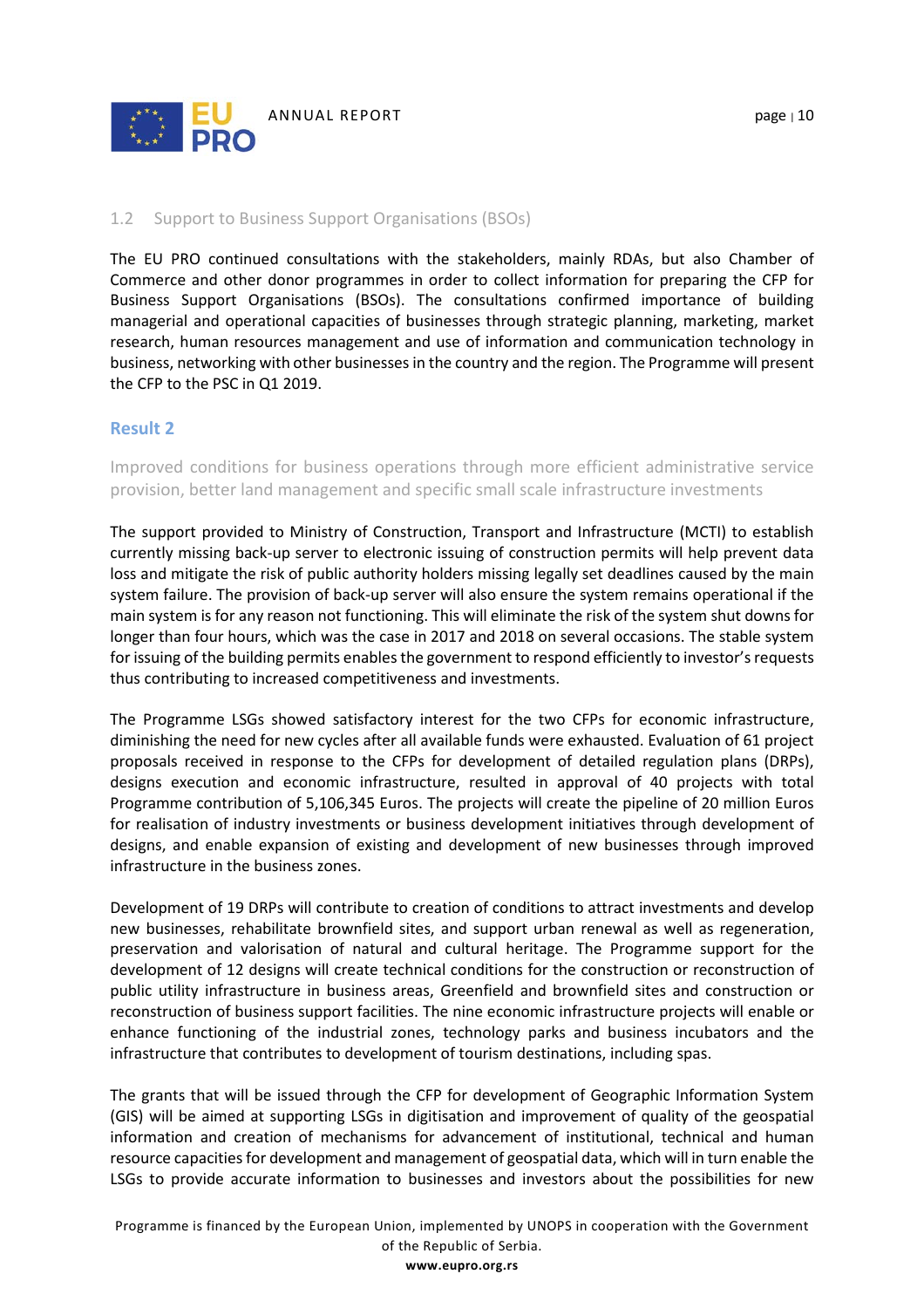

business developments. As a result, the beneficiary LSGs will be more efficient and effective and

improve its evidence-based decision making.

#### **Activities**

 $\overline{a}$ 

2.1.1 Enhancing land management through development of GIS and improved access to geospatial data

Based on the consultations with the Ministry of Construction, Transport and Infrastructure (MCTI) held during the Inception Period and Analysis of E-system for Issuing of Construction Permits<sup>[16](#page-11-0)</sup>, the Programme developed the proposal for procurement of hardware and software components<sup>[17](#page-11-1)</sup> to enable establishment of the currently non-existing back-up system for issuing of construction permits, in May 20[18](#page-11-2). After the PSC approved the proposal on 4 June<sup>18</sup>, the Programme advertised for the procurement of ICT equipment  $19$  on 29 June 2018. Estimated value of the equipment including installation was 265,000 Euros. In August 2018, the Programme contracted the company to provide the ICT equipment, hardware and software components. The total value of the equipment together with the installation and provision of licences was 217,000 Euros. The equipment was installed and handed over to the system operators in the MCTI in October 2018.

During the second quarter of 2018, in consultations with MCTI and based on the provisions in the Description of Action (DOA) which envisage the Programme's support to introduction of electronic system for development of planning documentation in Serbia, EU PRO developed the Concept Note with the Terms of Reference (ToR) for the preparation of the Study that will define the necessary conditions for establishment of such system and subsequently enable digitalisation of spatial planning processes<sup>[20](#page-11-4)</sup>. The Study concept was presented to the PSC in September 2018. Pursuant to the PSC recommendation, the Programme used the time until the changes to the Law on Planning and Constructions were adopted in November 2018 to further develop the Study concept which will be resubmitted to PSC in January 2019.

EU PRO developed the CFP for GIS, while considering the provisions of the Law on National Spatial Data Infrastructure, during the second quarter of 2018. The PSC approved the Call for publishing in September 2018, and it remained open until 30 December. With the available funds of 1.2 million Euros, the Programme will provide support to Local Self-Governments (LSGs) in collecting and digitalisation of geospatial data, improvement of quality and increment of quantity of the geospatial information. Partnership projects with one or more LSGs are encouraged.

In order to promote the CFP, and to ensure better understanding of GIS, the Programme held eight regional information sessions and basic trainings on GIS for 99 Local Self-Governments (LSGs), from 20

Programme is financed by the European Union, implemented by UNOPS in cooperation with the Government of the Republic of Serbia.

<span id="page-11-0"></span><sup>&</sup>lt;sup>16</sup> The Analysis is conducted with support from the World Bank, and in partnership of the MCTI, Business Registers Agency (BRA), and National Alliance for Local Economic Development (NALED)

 $17$  The Concept Note for E-permitting is available with the Programme

<span id="page-11-2"></span><span id="page-11-1"></span><sup>&</sup>lt;sup>18</sup> The proposals was in principle approved at the PSC held on 4 June, while the electronic review of additional documentation that was requested was completed on 27 June 2018. Since there were no further requests for clarifications, in line with the PSC decision, this proposal was considered finally approved.<br><sup>19</sup> The tender is available at Notice for eSourcing - [Tender ITB/2018/5052](http://eupro.org.rs/ktext/esourcing-obavestenje-tender-itb-2018-5052)

<span id="page-11-4"></span><span id="page-11-3"></span><sup>&</sup>lt;sup>20</sup> The Law on National Spatial Data Infrastructure which systematised the geospatial data in three groups serves as the basis for the development of the Study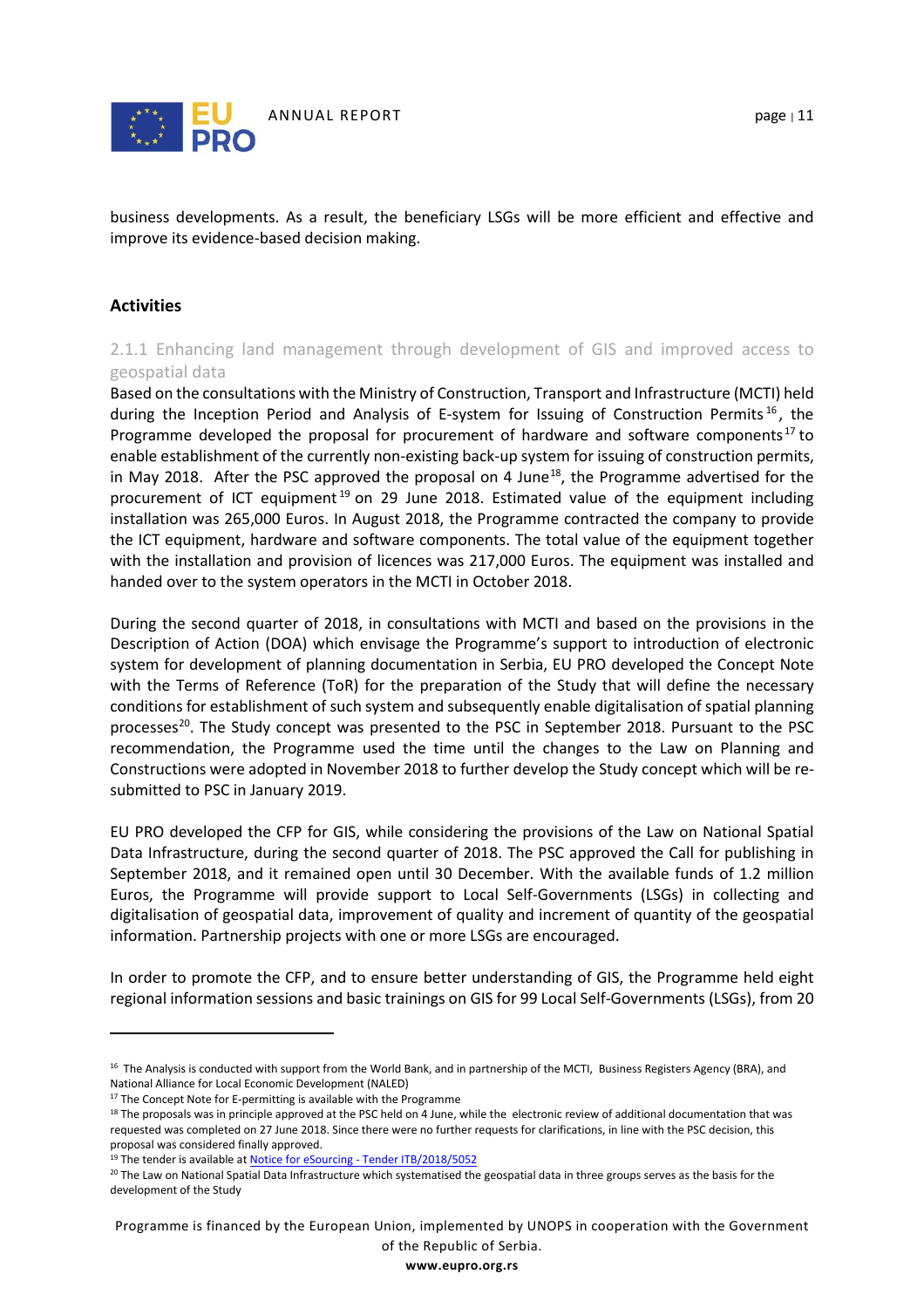

November to 14 December 2018. The sessions combined with the trainings attracted 157 participants (57 female and 100 male) from 69 out of 99 LSGs and six out of ten invited RDAs. The info sessions were assessed as excellent or good by 91% of participants and the information received was perceived as relevant by all participants. For the basic GIS training sessions, the participants stated that obtained knowledge and skills during this training was very useful and its applicability will be of great use. This

#### 2.1.2 Development of urban plans related to economic development

part of the info sessions received ranking score of 4.3 out of 5.0. $^{21}$  $^{21}$  $^{21}$ 

The CFP for development of DRPs has been designed and approved by the PSC in April 2018. The CFP was advertised on 25 April 2018 and was open until 11 June 2018<sup>[22](#page-12-1)</sup> with a total value of 750,000 Euros. In order to promote the CFP, the Programme held information sessions for 99 Local Self-Governments (LSGs), from 8 to 18 May 2018, which attracted 259 participants (160 female and 99 male) from 84 out of 99 LSGs and nine out of ten invited RDAs. The info sessions were assessed as excellent or good by 93% of participants and the information received was perceived as relevant by all participants.<sup>[23](#page-12-2)</sup>

The Programme received 28 applications from Local Self Governments (LSGs). The Evaluation Committee, which included the representatives of the MCTI as observers, completed the evaluation in August 2018. As a result, nineteen project proposals recommended for were approved by the PSC on 13 September 2018. The total value of the projects is 345,590 Euros, out of which Programme share is 255,274 Euros (73%) and LSG cost-share 92,516 Euros (27%). Nine DRPs<sup>[24](#page-12-3)</sup> will regulate industrial and production Greenfield or brownfield locations, four DRPs<sup>[25](#page-12-4)</sup> will regulate protected natural and cultural locations while six DRPs<sup>[26](#page-12-5)</sup> will regulate areas with tourist potential. The Programme signed the grant agreements with the awarded LSGs in October 2018 and the implementation is ongoing.

#### 2.1.3 Development of project technical documentation for projects contributing to economic development

The CFP for Technical Documentation for Projects Contributing to Economic Development was drafted on the basis of DOA and following approval from the PSC, the CFP was advertised on 25 April 2018 with total value of 300,000 Euros. It was envisaged that the Call remains open for 12 months, with the first cut-off date for acknowledgment and evaluation of applications set for 11 June 2018.<sup>[27](#page-12-6)</sup>

The Call was promoted together with the Calls for other infrastructure projects, during the joint infosessions from 8 to 18 May 2018. Already at the first cut-off date the Programme received 18 applications and the Evaluation Committee completed the evaluation in August 2018. As a result, twelve project proposals recommend for funding were approved by the PSC on 13 September 2018. Six designs will be developed for infrastructure in industrial zones,  $28$  three designs for business

<span id="page-12-4"></span><sup>25</sup> Majdanpek, Leskovac, Aranđelovac and Užice

 $\overline{a}$ 

Programme is financed by the European Union, implemented by UNOPS in cooperation with the Government of the Republic of Serbia.

<span id="page-12-0"></span><sup>&</sup>lt;sup>21</sup> The Report from GIS call info sessions is available in the Annex II, Attachment 2.1 GIS Info Sessions Report

<span id="page-12-2"></span><span id="page-12-1"></span><sup>&</sup>lt;sup>22</sup> The CFP is available at <u>Open Call for Proposals for Formulation of Detailed Regulation Plans</u>.<br><sup>23</sup> These information sessions were also used to promote other infrastructure related CFPs. The Report from infrastructu

is available in the Annex II, Attachment 2.2 Infrastructure Calls Info Sessions Report

<span id="page-12-3"></span><sup>&</sup>lt;sup>24</sup> Pirot, Vlasotince, Rača, Merošina, Raška, Topola, Dimitrovgrad, Kraljevo and Kučevo

<span id="page-12-5"></span><sup>&</sup>lt;sup>26</sup> Velika Plana, Zaječar, Blace, Čajetina, Veliko Gradište and Surdulica

<span id="page-12-6"></span><sup>&</sup>lt;sup>27</sup> The CFP is availabe a[t Call for Proposals for Development of Execution Designs for Economic Infrastructure Projects](http://eupro.org.rs/en/ktext/open-call-for-proposals-for-development-of-execution-designs-for-economic-infrastructure-projects)

<span id="page-12-7"></span><sup>&</sup>lt;sup>28</sup> Bela Palanka, Kraljevo, Doljevac, Smederevo, Kragujevac and Vladičin Han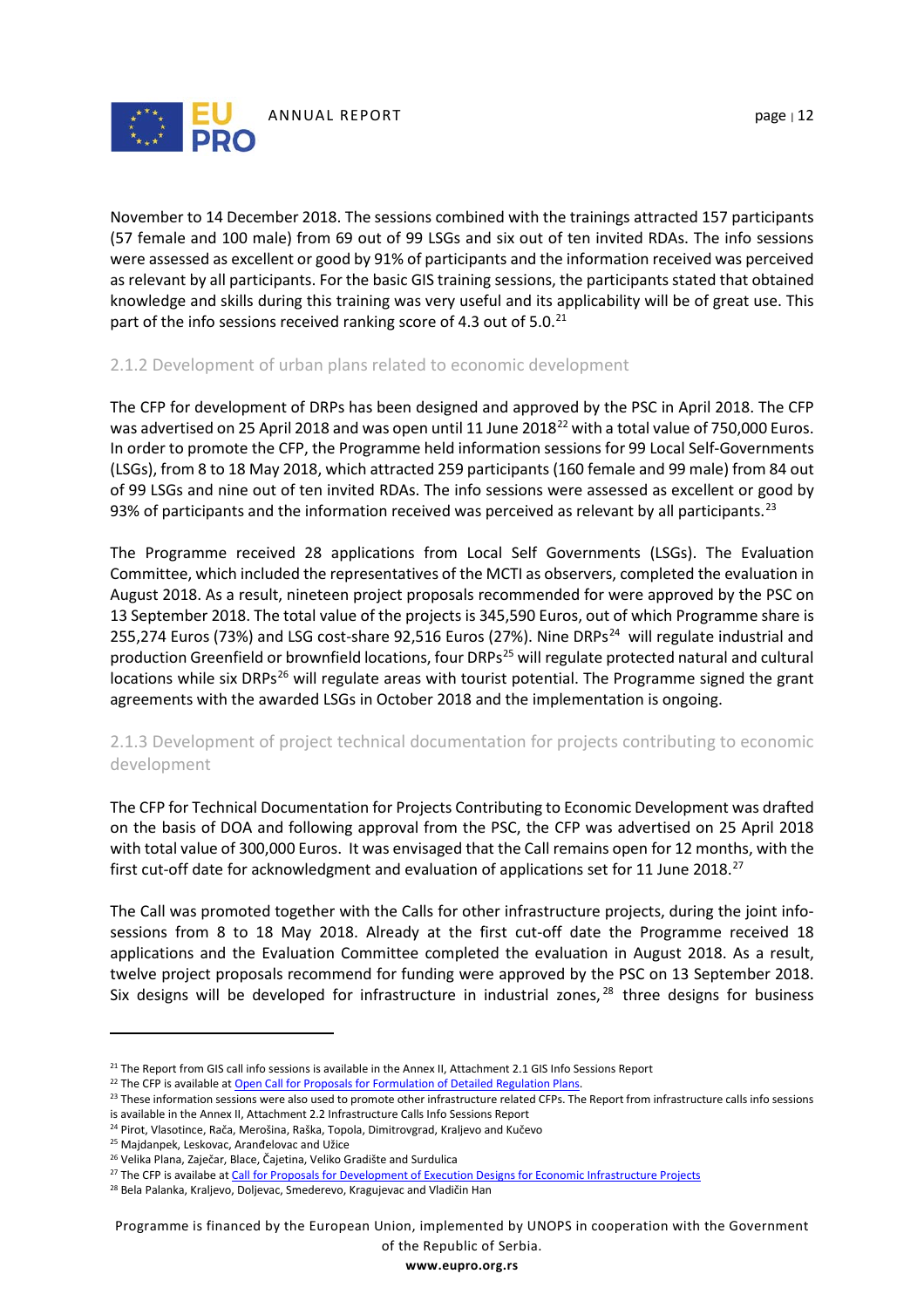

incubators, start-up centres and agricultural infrastructure (irrigation system)<sup>[29](#page-13-1)</sup> and three designs for IT parks, expo and training centres.<sup>[30](#page-13-2)</sup> The total value of the projects is 405,586 Euros, out of which Programme share is 274,695 Euros (68%) and the LSG contribution 130,891 Euros (32%). The approved projects have exhausted all available funds under the Call. The Programme signed the grant agreements with the awarded LSGs in October 2018 and the implementation is ongoing.

2.2 Development/improvement of small-scale infrastructure with economic impact on local level

While considering Programme framework and inputs received from the DAS, ME, MEI and other stakeholders, EU PRO developed the CFP for Economic Infrastructure. Following the PSC approval, the Call was advertised on 25 April 2018, with total value of 3,700,000 Euros. It was envisaged that the Call remains open for 24 months, with the first cut-off date for acknowledgment and evaluation of applications set for 11 June 2018. $31$ 

The Call was promoted together with the Calls for other infrastructure projects, during the joint infosessions from 8 to 18 May 2018. Already at the first cut-off date the Programme received 15 applications and the Evaluation Committee completed the evaluation in August 2018. As a result, nine project proposals were approved by the PSC on 13 September 2018. Eight projects relate to the construction in the industrial zones<sup>[32](#page-13-4)</sup> while one project in Sokobanja will improve the conditions for the enhanced tourism offer. The total value of the projects is 5,481,771 Euros out of which Programme share is 4,576,380 Euros (83%) and LSG contribution 905,391 Euros (17%). The PSC approved exceeding of the allocated amount 3.7 million Euros in response to high interest of LSGs<sup>[33](#page-13-5)</sup> and the number of positively assessed projects. The Programme signed the grant agreements with the awarded LSGs in November 2018 and the implementation has started.

#### <span id="page-13-0"></span>**Result 3**

Better social cohesion and attractive living environment through improvement of small scale public infrastructure and social relations

As the result of the CFP for local infrastructure, 37 projects worth 4,494,303 Euros will be implemented to improve municipal infrastructure related to education, health, social care, environmental protection, culture, and sports and positively affect quality of life of citizens. The energy efficiency will be improved in six schools and kindergartens providing better education conditions for 2500 pupils, and in two health and social institutions, providing improved services to 9700 patients/users per year. Communal services: water, sanitation and street lighting for 21,000 citizens will be improved in ten LSGs. Nineteen projects will create better conditions in LSGs for sports and cultural activities as for example in Uzice, where the improved energy efficiency in the theatre building will enable this leading cultural institution in the western Serbia that hosts 40 events and has 20,000 visitors every year, to offer better conditions for the artists and the audience.

 $\overline{a}$ 

Programme is financed by the European Union, implemented by UNOPS in cooperation with the Government of the Republic of Serbia.

<span id="page-13-1"></span><sup>29</sup> Kučevo, Knjaževac and Topola

<span id="page-13-2"></span><sup>&</sup>lt;sup>30</sup> Čačak, Nič and Vranje

<span id="page-13-4"></span><span id="page-13-3"></span><sup>&</sup>lt;sup>31</sup> The CFP is available at <u>Open Call for Proposals for Economic Infrastructure Projects</u> <sup>32</sup> Smederevo, Bojnik, Paraćin, Šabac, Kragujevac, Svilajnac, Užice and Priboj

<span id="page-13-5"></span><sup>&</sup>lt;sup>33</sup> Programme received 15 applications with requested value of over 6.8 million Euros in response to the Call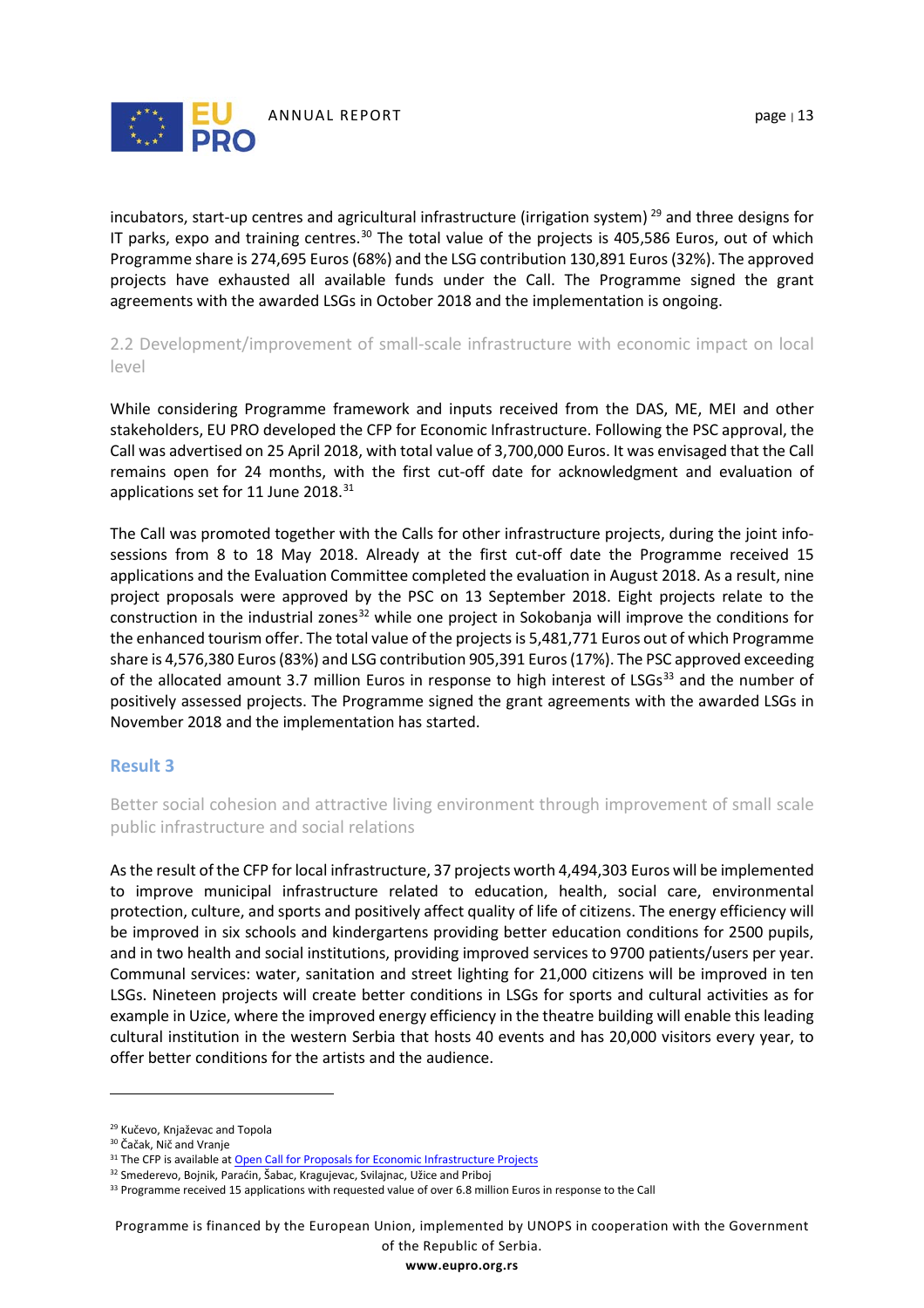

EU PRO activities related to enhanced social cohesion advanced. The Programme launched the CFP created to support the projects contributing to implementation of the rights of national minorities, improvement of inter-ethnic understanding and relations, better integration of national minorities and addressing of specific needs of excluded groups in multi-ethnic communities. This intervention should enable funding of up to 25 projects that will contribute to social cohesion, while in line with the EU PRO objective, economic empowerment will be one of key thematic areas to be addressed.

The project for enhancing learning of Serbian as non-mother tongue in elementary schools in Bujanovac and Preševo was initiated and advanced and it will enable 750 Albanian pupils to improve knowledge of Serbian language. This will facilitate their social integration and future business or higher educational prospects.

The activities related to social cohesion have important strategic dimension: through implementation of priority project at the local level, the Programme should contribute to Government's efforts to implement the Action Plan for Exercise of the Rights of National Minorities, the Strategy for Roma Inclusion and, more broadly, to the Action Plan for the negotiation Chapter 23.

#### **Activities**

3.1 Supporting projects for improvement of the living conditions and quality of public infrastructure in municipalities

The CFP for Local Infrastructure Projects for improvement of education, health, social care, environmental protection, water and waste management, culture, and sports facilities has been drafted in March 2018, while incorporating the comments received from the Standing Conference of Towns and Municipalities (SCTM) and the Public Management Investment Office (PIMO). The Call was approved by the PSC, advertised on 25 April and closed on 29 June 2018.<sup>34</sup> The indicative value of the Call was 5,250,000 Euros. The Call was promoted together with the Calls for other infrastructure projects, during the joint info-sessions from 8 to 18 May 2018.

The Programme received 46 applications and the evaluation of proposals started in July 2018 and it was completed in September 2018. The representative of the Public Investment Management Office (PIMO) participated in the evaluation in the capacity of observer. Thirty-seven projects were approved by the PSC on 13 September 2018. The total value of the projects is 6,151,532 Euros, out of which 4,494,303 (73%) is Programme funding and 1,657,228 (27%) LSG contribution. Nineteen projects will create better conditions for sports and cultural activities<sup>35</sup> in LSGs, the communal infrastructure will be improved in ten,<sup>36</sup> six schools and kindergartens<sup>[37](#page-14-3)</sup> will have better working conditions and improved energy efficiency while two social and health institutions<sup>[38](#page-14-4)</sup> will have improved conditions for providing their services to citizens. The Programme signed the grant agreements with the awarded LSGs in October 2018 and the implementation is ongoing.

 $\overline{a}$ 

Programme is financed by the European Union, implemented by UNOPS in cooperation with the Government of the Republic of Serbia.

<sup>&</sup>lt;sup>34</sup> The CFP is available at *Call for Proposals for Economic Infrastructure Projects* 

<span id="page-14-1"></span><span id="page-14-0"></span><sup>35</sup> Golubac, Vladičin Han, Bela Palanka, Prijepolje, Surdulica, Užice, Knjaževac, Babušnica, Dimitrovgrad, Šabac, Rekovac, Kraljevo, Kragujevac, Čajetina, Požega, Priboj, Ljubovija, Batočina and Svilajnac

<span id="page-14-2"></span><sup>&</sup>lt;sup>36</sup> Raška, Aleksinac, Trgovište, Kuršumlija, Bosilegrad, Kučevo, Doljevac, Bujanovac, Valjevo and Boljevac

<span id="page-14-3"></span><sup>37</sup> Merošina, Leskovac, Sjenica, Prokuplje, Velika Plana and Smederevo.

<span id="page-14-4"></span><sup>38</sup> Žabari and Žagubica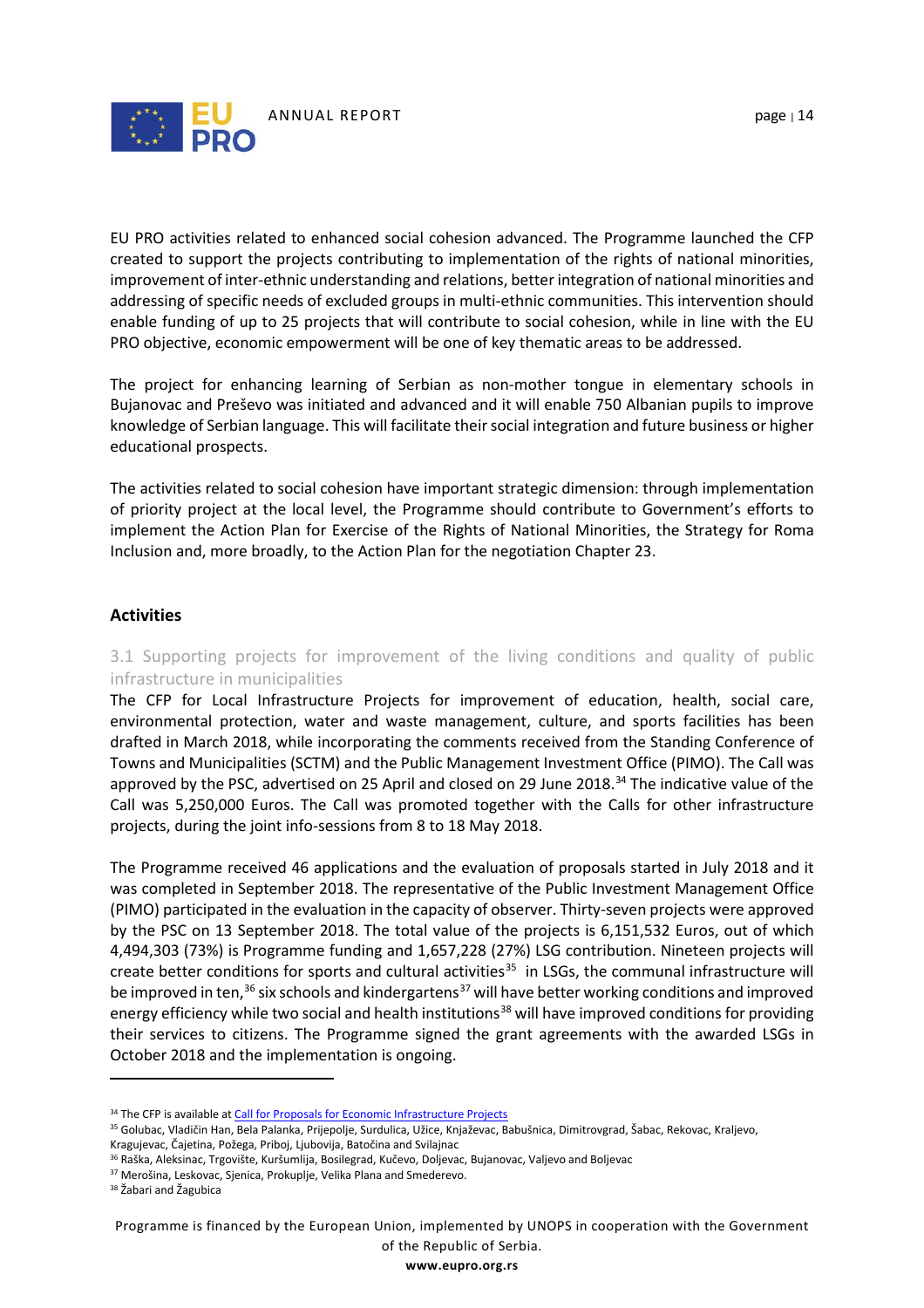

3.2 Supporting projects enhancing inter – ethnic dialogue and cooperation, improving social cohesion and social integration in multi – ethnic communities

EU PRO consulted the national partners to identify priority social cohesion projects. The Coordination Body (CB) for Preševo, Bujanovac and Medveđa confirmed that one of priorities for multi-ethnic communities in South Serbia was continuation **of the project for enhancing learning of Serbian as non-mother tongue among Albanian pupils**, which was supported through predecessor programme. The proposal for continuation of intervention was developed by EU PRO and the CB and approved by the PSC in June 2018.

The intervention envisages engagement of six teaching assistants in the school year 2018/2019 that are providing support to nine teachers in conduct of classes of Serbian as non-mother tongue in four elementary schools in Bujanovac and Preševo $^{39}$  $^{39}$  $^{39}$ . The project in the value of RSD 8,571,036 commenced implementation in August 2018 after selection of service provider<sup>[40](#page-15-1)</sup> through a public tender procedure. The activity is progressing in line with the plan and covers 750 pupils. Baseline testing of pupils' understanding of Serbian language was organised in November<sup>[41](#page-15-2)</sup>.

On the basis of the DOA and findings from consultations with the relevant institutions, including the CB, the Office for Human and Minorities Rights (OHMR) and the Ministry of Education, Science and Technological Development (MESTD), EU PRO developed **the CFP for Fostering Social Cohesion in Multi-Ethnic Municipalities**.

The CFP is created with the aim to contribute to implementation of the rights of national minorities, improvement of inter-ethnic understanding and relations, better integration of national minorities and addressing of specific needs of excluded groups in multi-ethnic communities. Based on the PSC's recommendation and followed by their approval in September 2018, the CFP included criteria in order to respond to the migration and refugees crises. The CFP is targeting 32 municipalities<sup>[42](#page-15-3)</sup> which have multi-ethnic composition according to the Law on Local Self-Government<sup>[43](#page-15-4)</sup> and relevant census data.

The CFP was published<sup>[44](#page-15-5)</sup> on 22 October and opened until 05 December 2018, with the available funds of 400,000 Euros. In order to promote the Call, six info sessions were organised, reaching 170 (73

 $\overline{a}$ 

Programme is financed by the European Union, implemented by UNOPS in cooperation with the Government of the Republic of Serbia.

<span id="page-15-0"></span><sup>&</sup>lt;sup>39</sup> The Terms of Reference for Engagement and Monitoring of Assistants to Teachers of Serbian as Non-Mother Tongue in Selected Elementary Schools in Bujanovac and Preševo is available in the Annex III, Attachment 3.1 Language Learning ToR <sup>40</sup> The NGO "Group 484"

<span id="page-15-2"></span><span id="page-15-1"></span><sup>41</sup> For more details please see the Annex III, Attachment 3.2 - Inception and Progress reports Group 484

<span id="page-15-3"></span><sup>42</sup> Babušnica, Bela Palanka, Bojnik, Boljevac, Bor, Bosilegrad, Bujanovac, Vladičin Han, Vranje, Golubac, Dimitrovgrad, Doljevac, Žagubica, Žitorađa, Koceljeva, Kučevo, Lajkovac, Lebane, Leskovac, Majdanpek, Medveđa, Merošina, Negotin, Novi Pazar, Petrovac na Mlavi, Požarevac, Preševo, Priboj, Prijepolje, Sjenica, Surdulica and Tutin

<span id="page-15-5"></span><span id="page-15-4"></span><sup>&</sup>lt;sup>43</sup> The municipalities where one national community accounts for more than 5% of the total population or all national communities collectively account for more than 10% of the municipality's population according to the last census are considered to be nationally mixed. 44 The CFP is available a[t Open Call for Social Cohesion Projects](https://www.eupro.org.rs/en/ktext/javni-poziv-za-dostavljanje-predloga-projekata-za-jacanje-socijalne-kohezije-u-multietnickim-opstinama)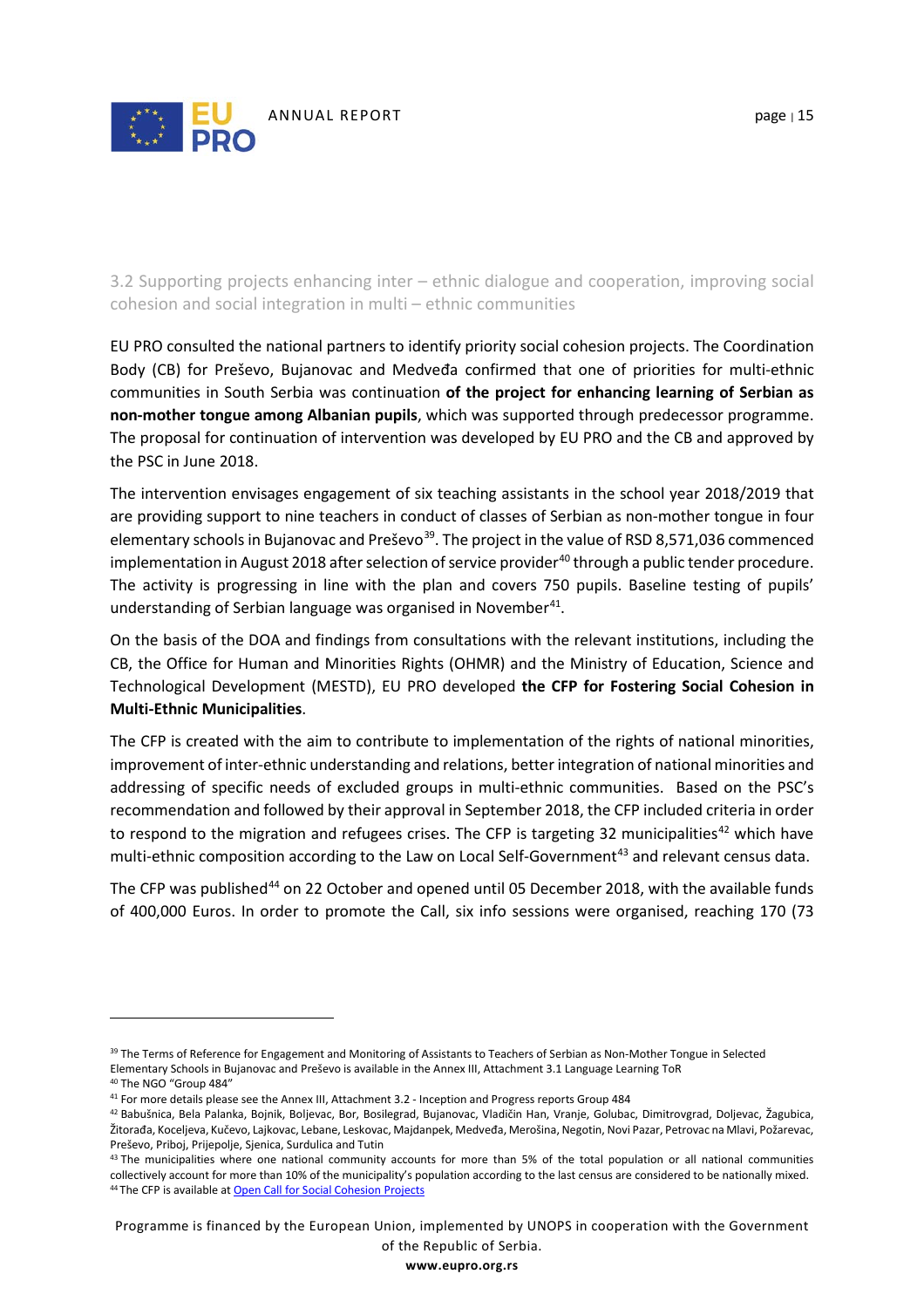

female and 97 male) representatives of civil and public sectors<sup>[45](#page-16-3)</sup> from 28<sup>[46](#page-16-4)</sup> municipalities, and received very positive feedback from the participants.

A total of 53 project proposals were received, while the CFP envisages provision of up to 25 grants to CSOs and to LSGs, in the value up to 30,000 Euros for LOT 1 (inter-municipal projects) and up to 15,000 Euros for LOT 2 (individual municipality projects). Administrative screening of the applications is in process and it is expected to be finalised until end of the year, after which the project proposals evaluation will be initiated.

Development of the project proposal for improving inclusive education through globally recognised El Sistema methodology was initiated in April. Soon after, it is decided to put the project on hold after the main project partner, music school from Vranje, expressed concerns regarding continuation of the cooperation with the lead organisation, NGO Music Art Project, due to issues with their management.

# <span id="page-16-0"></span>**Management and coordination**

#### <span id="page-16-1"></span>**Programme Steering Committee**

The Programme Steering Committee (PSC)<sup>[47](#page-16-5)</sup> was established during the inception period and is composed from the representatives of:

- Ministry of European Integration (MEI), whose Assistant Minister chairs the Committee,
- Ministry of Economy (ME),
- Ministry of Construction, Transportation and Infrastructure (MCTI),
- Development Agency of Serbia (DAS),
- Public Investment Management Office (PIMO),
- Standing Conference of Towns and Municipalities (SCTM), and
- Delegation of the European Union (DEU).

This mechanism promotes national ownership over the Programme and enables relevant institutions to steer the implementation, monitor progress, and contribute to decision making.

Three PSC meetings were held: the first PSC meeting was organised on 29 March 2018; the second PSC meeting was held on 4 June 2018 and the third PSC meeting was held on 13 September 2018. In line with the Terms of Reference for the PSC, all meetings so far were held in Belgrade.

#### <span id="page-16-2"></span>**Coordination**

 $\overline{a}$ 

EU PRO puts efforts to coordinate its activities with the relevant stakeholders and other development interventions. The Programme engaged national institutions in selection of projects, and conducted

Programme is financed by the European Union, implemented by UNOPS in cooperation with the Government of the Republic of Serbia.

<span id="page-16-3"></span><sup>45</sup> Coming from 83 CSOs and 20 LSGs

<span id="page-16-4"></span><sup>46</sup>Only municipalitites of Merošina, Žitorađa, Doljevac and Dimitrovgrad did not send their representatives

<span id="page-16-5"></span><sup>&</sup>lt;sup>47</sup> The Programme Steering Committee Terms of Reference is available in the Annex V, Attachment 5.1 PSC Terms of Reference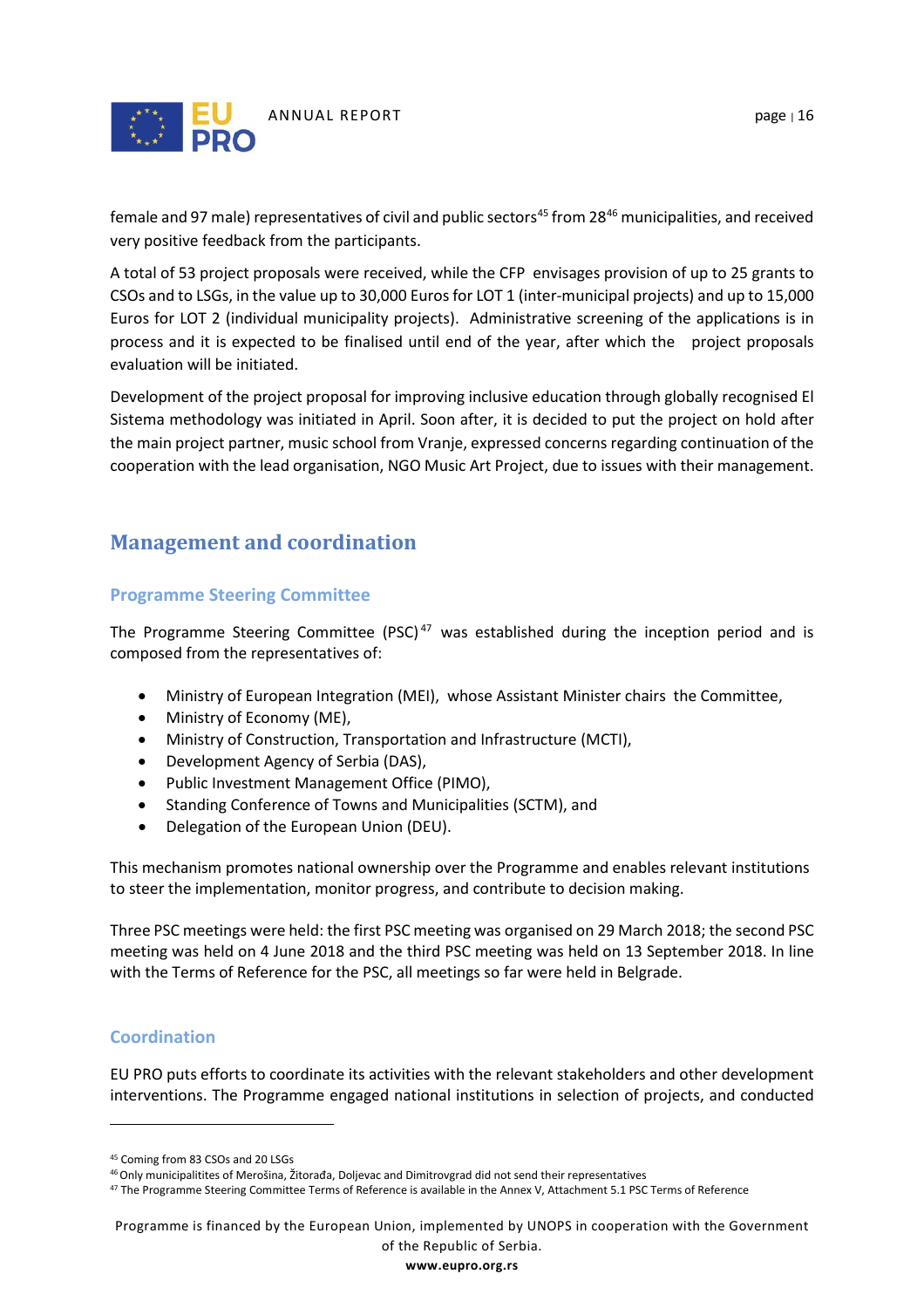

 $\overline{a}$ 

consultations related to specific projects to avoid overlaps. Participation of the ME, MCTI, PIMO, and DAS in evaluation processes related to EU PRO CFPs is also indicator of efforts to ensure coordination. Likewise, the national institutions were consulted in relation to CFPs under design.

EU PRO participates in events relevant for its scope of work. For example, the Programme attended the Fifth Social Innovation Forum, organised by Smart Kolektiv, which offered insight into the latest developments related to social impact and entrepreneurship, social finance, cross sector partnerships and other mechanisms of support for social entrepreneurs.

Also, it was ensured participation in the consultation meeting of the Working Group for development of the AP for Roma Inclusion for 2019-2020, organised by SIPRU, the Ministry of Labour, Employment, Veterans and Social Affairs and the CB for the Implementation of the Strategy for Social Inclusion of Roma. The aim of meeting was to obtain inputs from the relevant international organisations for development of the AP.

Furthermore, EU PRO attended the Annual Conference of Local Mechanisms for Gender Equality, organised by the governmental Coordination Body for GE and UN Women, which provided overview of the evaluation results on the implementation of the National Action Plan for GE 2016-2018, summarised the achievements of the local GE mechanisms, discussed challenges in their work and presented examples of good practice.

The Programme ensured that the cooperation with the relevant institutions is maintained related to preparation and implementation of the social cohesion activities. The OHMR, the CB for Preševo, Bujanovac and Medveđa and the MESTD were consulted during conceptualisation of the activities and their suggestion taken into consideration. Additionally, several national institutions supported promotion of the CFP for Social Cohesion by publishing it on their websites, while the CB put an extra effort and translated the CFP into Albanian language and shared it publicly.

Likewise, all relevant stakeholders are involved in implementation of the language learning project in the elementary schools in Bujanovac and Preševo: representative of the CB is included as a member of the project team in charge for the monitoring of the project, and regular meetings with the team are conducted; the MESTD is being briefed prior to the planned activities implementation and the information on the activities is passed to schools through the Ministry. Additionally, joint meetings with the schools' directors and the MESTD representative were organised in order to assure active participation of the schools in the project.

The Programme also ensured close cooperation with all relevant institutions for development of the Call for MSEs as well as other donor organisations who offer opportunities for MSEs, to avoid overlaps and ensure synergy. The Ministry of Economy and development Agency of Serbia extensively participated in creation of the Call for MSEs, and took part in the work of the grant evaluation committee in the capacity of observers<sup>[48](#page-17-0)</sup>. In addition, the Programme organised regular meetings with USAID-funded Competitive Economy project focused on development of competitiveness.

<span id="page-17-0"></span><sup>48</sup> All Grant Evaluation Committee Meetings for the CFP for MSEs were attended by ME and RAS representatives, and their representatives have joined the EU PRO team on several occasions during the field visits to MSEs which were an integral part of the selection process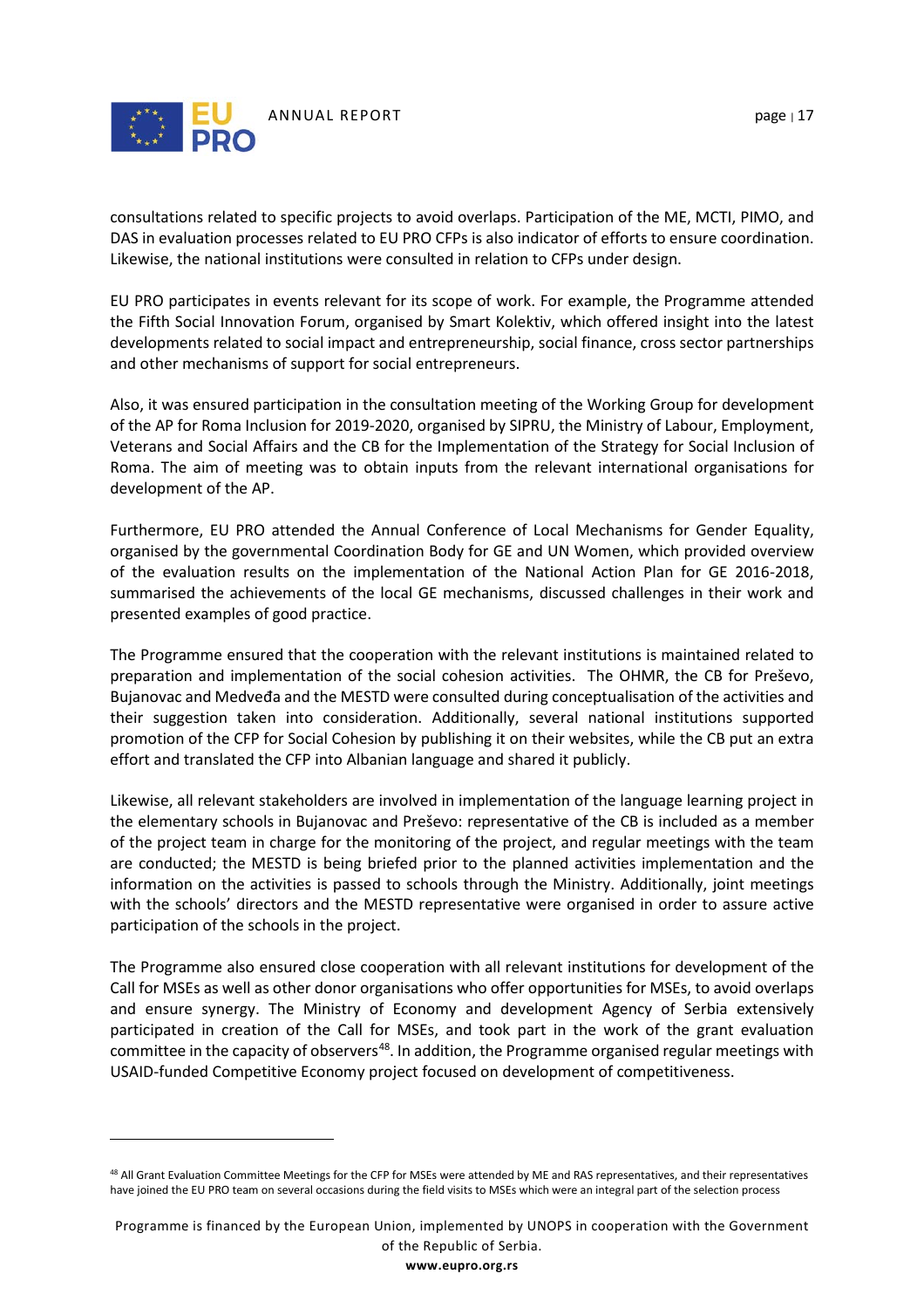



Furthermore, the Programme maintains coordination with the other relevant projects managed by UNOPS. The most effective collaboration was established with the Swiss funded Swiss PRO Programme. During the evaluation of proposals for local infrastructure projects, Swiss PRO has provided expert support for assessment of good governance elements in applications. Also in line with the planned cooperation, Swiss PRO is coordinating good governance (GG) activities within the 37 local infrastructure grants. Swiss PRO team prepared an overview of preliminary GG interventions for each project with proposals of potential local regulations which should be improved or produced before official adoption along with the main GG principles. For seven projects the principle of accountability will be in focus, for ten projects, non-discrimination and/or participation principle will be considered while for 20 projects the intervention will focus on energy efficiency topics.

In September 2018, the coordination meeting with the Swiss and Norway-funded projects was organised to exchange the best practice examples and to ensure coordination of activities in which there may be overlapping in approach and beneficiaries.

#### <span id="page-18-0"></span>**Finances**

Pursuant to the aim to implement best practices in the area of accounting and financial reporting, UNOPS, including EU PRO, applies the International Public Sector Accounting Standards (IPSAS). These are a set of accounting standards issued for use by public sector entities around the world in the preparation of financial statements.

All EU PRO financial and administrative records are kept in accordance with the UNOPS financial rules and regulations. The tax exemption procedure for the Programme funds was established, allowing for the payment of invoices without the VAT. The Programme bank account was opened through the Treasury, enabling payments through local bank account.

EU PRO established a mechanism to plan and monitor five levels of the Programme budget: budget, expenditures, commitments, funds that are planned for the activities not yet approved by the PSC, and funds for activities that are approved by the PSC for implementation, but have not yet been contracted. These are monitored by the Programme personnel on daily, monthly, quarterly and yearly basis.

These are the key financial indicators $49$  for the reporting period:

- The first instalment from the DEU was received in the amount of 12 Million Euros was received in December 2017
- The total delivery as of 31 December 2018 is 9,252,714.99 Euros or 37% of the total Programme budget and 77% of the first instalment

#### <span id="page-18-1"></span>**Human resources**

 $\overline{a}$ 

Based on the workforce planning and established recruitment plan, progressively during the year, the Programme engaged the core project team consisting of one international post and 19 regular Local Individual Contractors (LICAs). In addition, the Programme also recruited around 20 on-call

<span id="page-18-2"></span><sup>&</sup>lt;sup>49</sup> The final financial figures will be provided in certified financial reports but information provided in this Report provides insight into the spending trends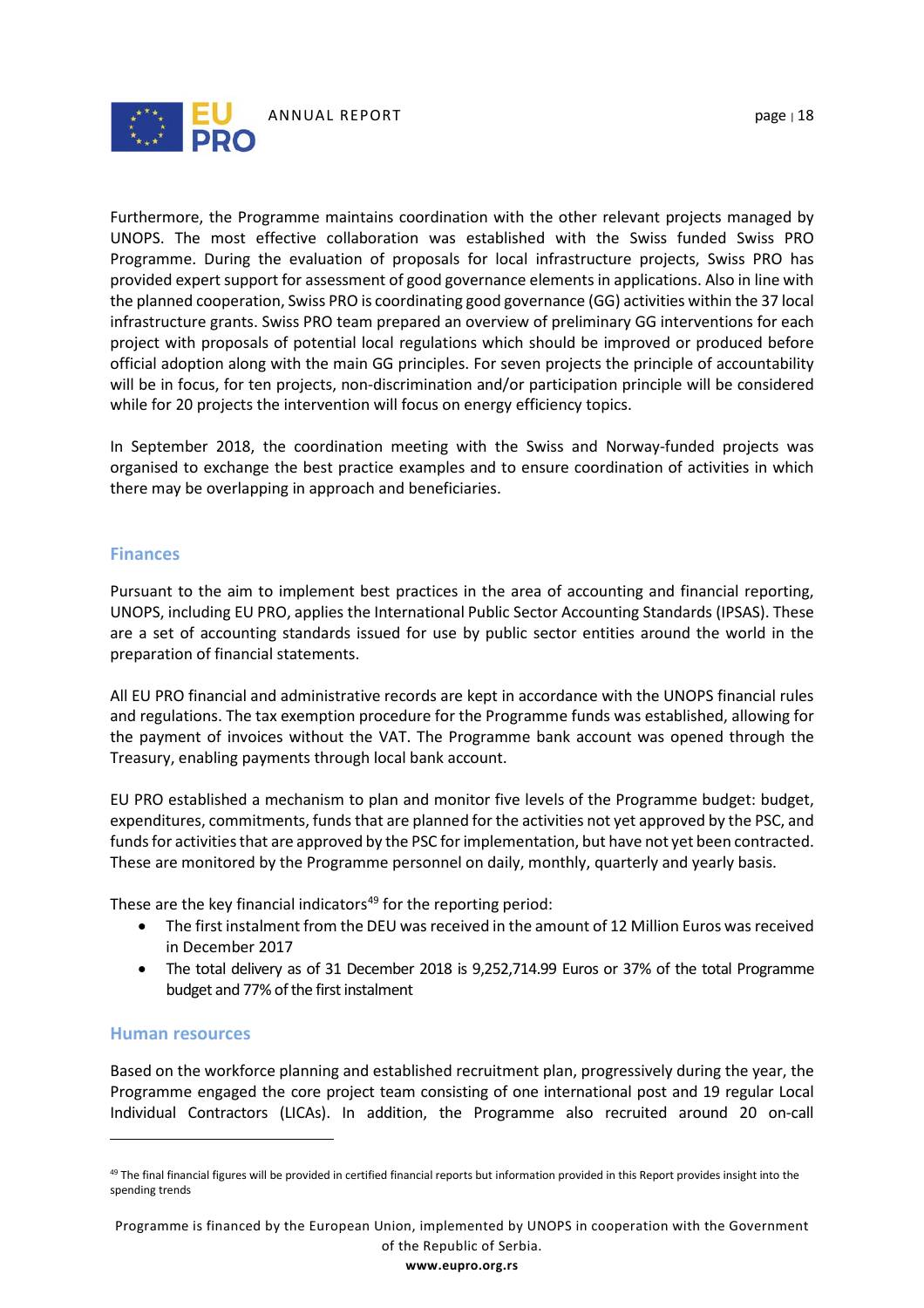

functions/pools engaged to support Programme with specific expertise and/or support services. The Programme strived to address gender equality in all of its recruitment processes and managed to reach 50% gender balance among regular LICAs.

The performance of Programme personnel is continuously assessed based on clear individual SMART performance objectives set as performance indicator for yearly performance cycle.

UNOPS RSOC continuously supports development of EU PRO personnel through investment in learning activities focusing particularly on specific project management, procurement, human resources skills as well as gender equality and human rights principles. In summary, following trainings have been addressed in 2018:

- Two team members completed PRINCE2 Foundation Examination
- Sector Manager for SMEs and BSOs completed Leading People at UNOPS Programme aimed to strengthen UNOPS leadership culture and develop further leadership skills
- Two senior managers completed Ethics and fraud prevention in procurement course
- Eight Programme personnel completed UNOPS mandatory courses Ethics and Integrity and UN Human Rights Responsibilities
- Six personnel completed Gender Equality in Sustainable Project Management
- Programme Associate for Social Cohesion completed Management Styles course
- Two personnel completed Mainstreaming Gender Equality in Infrastructure UNOPS mandatory course
- Deputy Programme Manager participated in Procurement Operations Training
- Five personnel attended Competency Based Interviewing Training

#### <span id="page-19-0"></span>**Logistics**

Logistics arrangements for the Programme are in place. The UNOPS Serbia Operations Centre (RSOC) Offices which facilitate Programme personnel with duty stations in Niš, Novi Pazar, Vranje and Belgrade provide complete working environment from the day one.

Travel plan that is in place on the level of RSOC compiles all UNOPS' projects in Serbia and as such enable planning, coordination and tracking of all travels. Programme activities are supported with the fleet of 12 Programme vehicles, based in all RSOC Offices, meeting the operational needs. During the year, three Programme vehicles, which were planned for disposal. Donated vehicles were replaced with four newly purchased Programme vehicles in order to enable smooth continuity of transportation operations. Programme vehicles made the total mileage of 105.000 Km, which is equivalent to the continuous trip around the globe for the two and a half times.

#### <span id="page-19-1"></span>**Security**

No security issues or threats for European PROGRES personnel or the implementation have been recorded during the reporting period.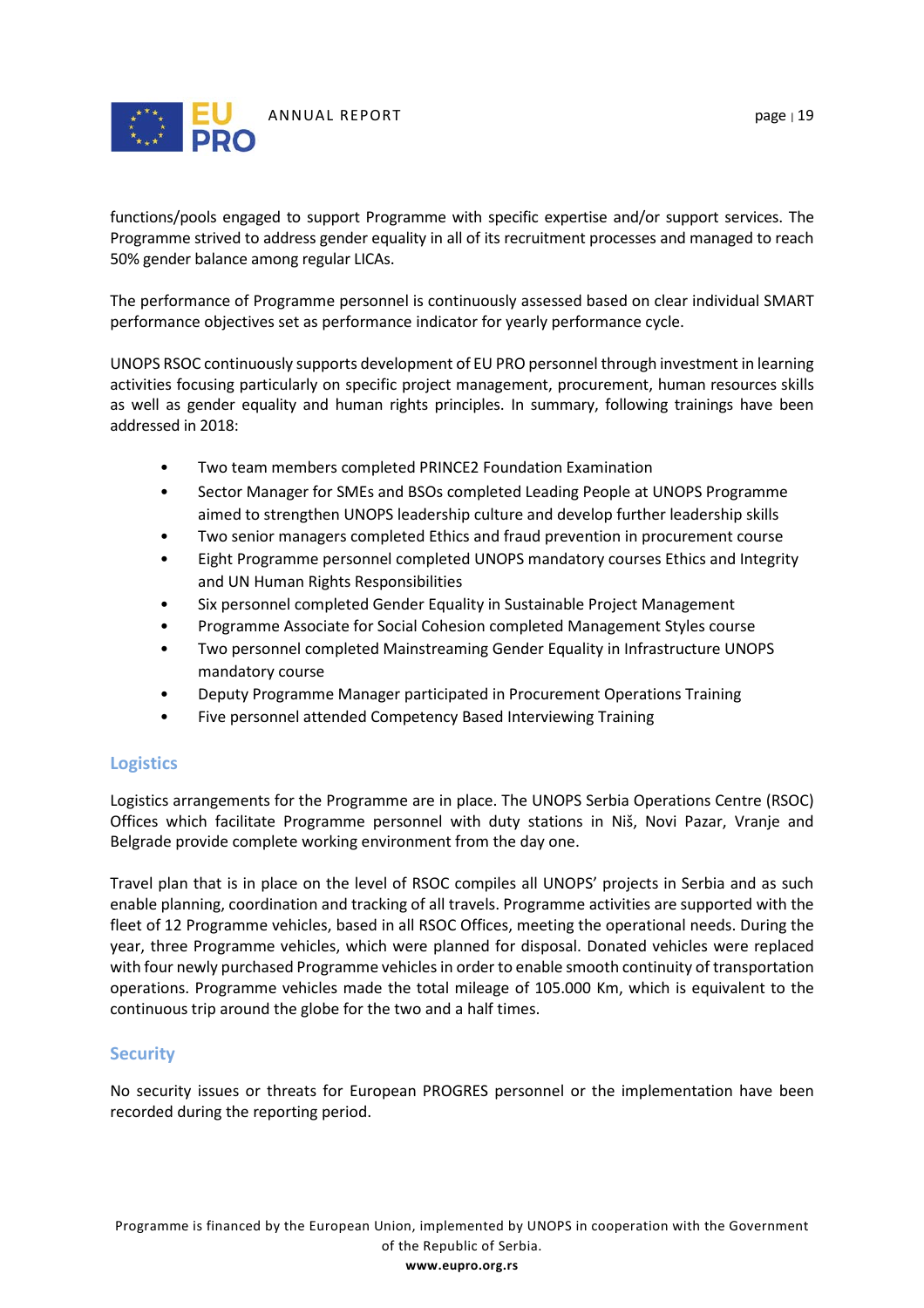

- Security and Logistics briefings were provided by Security Focal Point (SFP) and Logistics Unit to all newly employed personnel during the induction briefing programme, with special emphasize on travel, road and premises safety;
- The UN Department for Safety and Security (UNDSS) Officers visited all RSOC Field Offices as part of the annual plan. No security issues were identified and compliance with security and safety standards were confirmed;
- Two mandatory security SMS Communication Test were performed with exemplary 100% success ratio by Programme personnel. Two satellite phone communication tests were also successfully conducted by Programme personnel from the Field Office in Nis;
- All personnel completed mandatory basic (BSITF) and advanced (ASITF) security trainings and took active steps to complete new mandatory security training - BSAFE, which is replacing the two existing ones. Since BSAFE is mandatory for all personnel which joined before 31 December 2018, goal is to comply with the security requirement and complete new mandatory course by 30 June 2019.

#### <span id="page-20-0"></span>**Information Communications Technology**

EU PRO personnel have UNOPS email accounts, complete ERP infrastructure and access to UNOPS Intranet, which facilitates internal and external communication. The following are the key ICT activities related to the reporting period:

- Purchase of 24 new laptop personal computers and 14 monitors has been conducted.
- High speed internet in UNOPS RSOC office (50/50Mbps) is available for programme staff based in Belgrade uses, while project offices have 20/2 Mbps internet in project offices.
- In accordance with the corporate strategy Google G-Suite platform for use of cloud storage and cloud applications has been introduced for UNOPS in November 2018. The strategy predicts UNOPS RSOC corporate data together with EU PRO corporate data to be transferred to Cloud platform during 2019, which would significantly increase accessibility and ease of use of centralised data from distant locations. Users are instantly provided with the possibility to create shared drives and control access rights for users on project level. Mails are expected to be transferred to Google G-Suite platform in first half of 2019.
- Backup ICT support (On-call ICT Assistant) has been recruited for office in Belgrade in October 2018.
- EU PRO team members are using TELEKOM SRBIJA AD mobile telephony provider, in accordance with existing contract signed with UNOPS Serbia in early April 2015.
- Total of 23 new mobile telephone devices have been procured.
- New project website [https://eupro.org.rs](https://eupro.org.rs/) is active. Domain registration and web hosting services are reserved until Jan 2023.
- 23 active email accounts of programme staff are currently active within the project, with 1 generic account and two distribution lists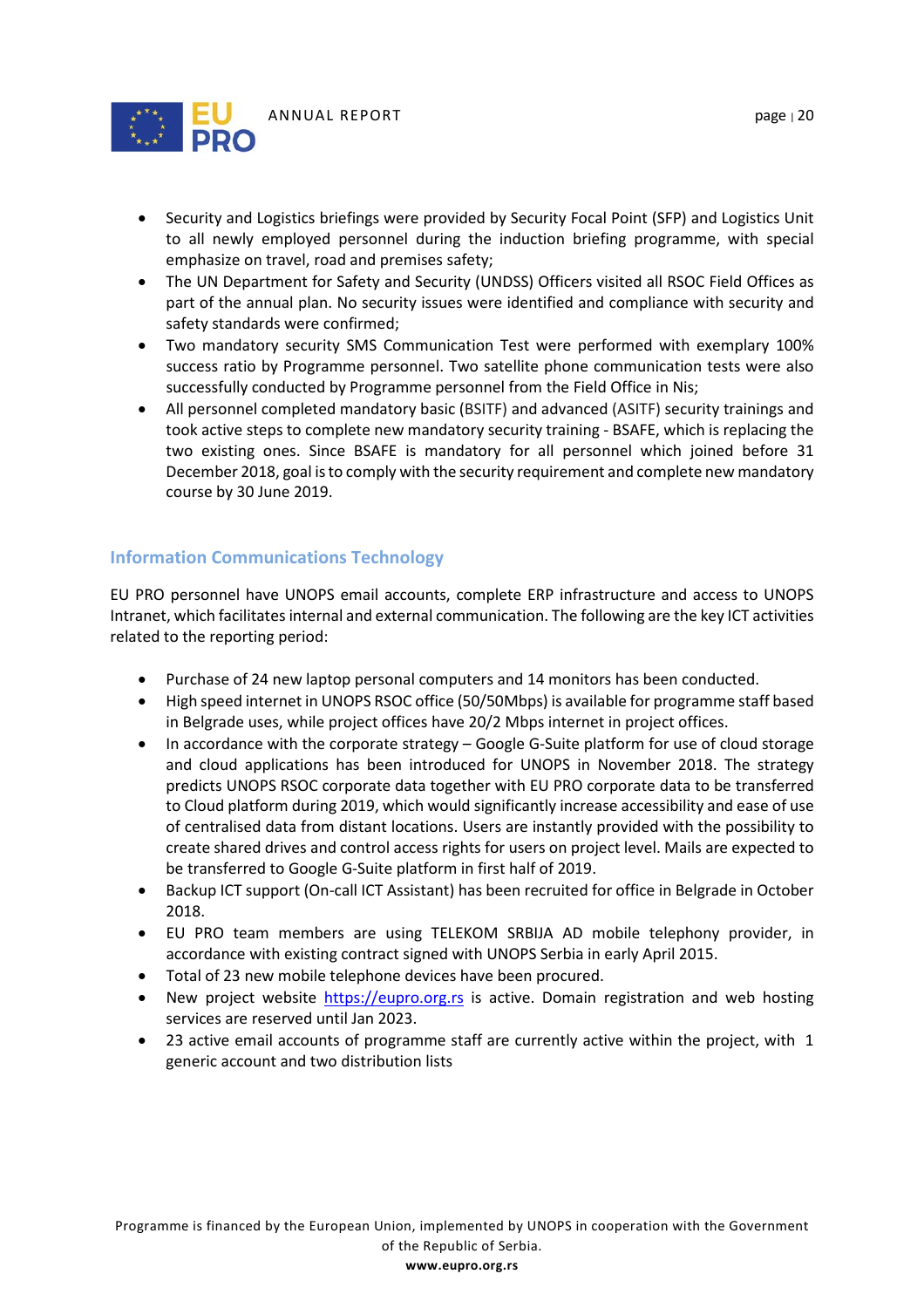

#### <span id="page-21-0"></span>**Assets and inventory**

Complete set of project assets and inventory have been transferred from European PROGRES project to EU PRO project. In line with the provision of four new project vehicles (Skoda OCTAVIA), three project vehicles have been disposed.

- One used vehicle PEUGEOT 301 has been transferred from currently suspended Common Crossing Project (CCP) to EU PRO project.
- One used vehicle HONDA CRV has been transferred from currently finished EU Support for the Reconstruction of Roads project to EU PRO project.
- Three used project vehicles Skoda YETI have been disposed through the donation to project stakeholders (Women's Association "Lužnica Handcrafts" from Babušnica, NGO "Sandžak Committee for Protection of Human Rights" from Novi Pazar and "Association of Muscular Dystrophy Patients of Jablanica District" from Leskovac. All three NGOs find the donated vehicles as great support for their further activities and expressed their high appreciation for the donation.

#### <span id="page-21-1"></span>**Procurement**

Procurement processes conducted in 2018 fully supported all activities related to achievement of Programme results. In order to support all activities related to improvement of MSE, conditions for business operations, specific infrastructure investments and social cohesion more than 30 info sessions were organized: two info sessions for EU PRO Programme, eight info sessions for EU PRO Infrastructure sector, ten info sessions for the EU PRO Call for MSEs, five info sessions for shortlisted MSEs, six info sessions for the promotion of the Call for Proposals for Social Cohesion, orientation meeting for RDAs and info sessions for GIS CFP and basic GIS training courses.

There were 31 purchases below USD 5,000.00 conducted for various goods and services in support to the Programme and 34 of medium and high level purchases of goods and services such as Provision of assistance to Teachers of Serbian in Bujanovac and Presevo elementary schools and Provision of ICT equipment for e-permitting backup system.

All procurement processes were conducted in compliance with UNOPS procurement policies<sup>[50](#page-21-3)</sup> that ensure respect of the guiding procurement principles: best value for money; fairness, integrity and transparency; effective competition; and the best interest of UNOPS and its partners

#### <span id="page-21-2"></span>**Grants**

 $\overline{a}$ 

EU PRO will predominantly uses grant methodology which gives ownership over the projects to the grantees while the Programme maintains monitoring and advisory role. The grant methodology therefore is an important capacity building tool and contributes to sustainability. Pursuant to transparent selection process of the grantees, the Programme issued the following grants in the first year:

• Nineteen Grant Support Agreements for formulation of detailed regulation plans

Programme is financed by the European Union, implemented by UNOPS in cooperation with the Government of the Republic of Serbia. **www.eupro.org.rs**

<span id="page-21-3"></span><sup>50</sup> UNOPS received the Chartered Institute of Procurement and Supply (CIPS) Corporate Certification in 2011, which endorses excellence in procurement policies, procedures and practices. It also has been awarded gold level in the Sustainable Procurement Review by the CIPS.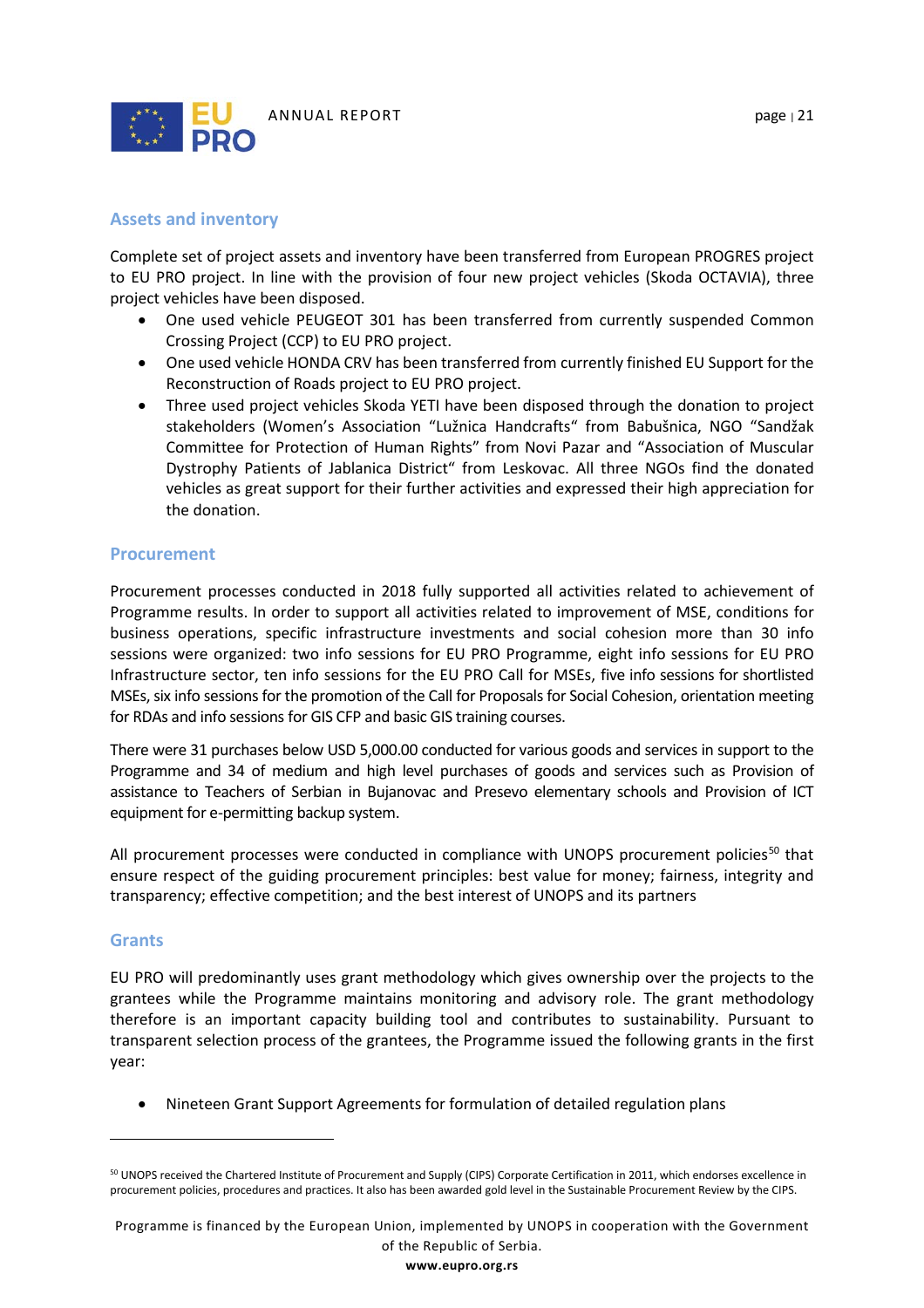

- Twelve Grant Support Agreements for development of execution designs for economic infrastructure projects
- Nine Grant Support Agreements for the economic infrastructure projects
- Thirty-seven Grant Support Agreements for the local infrastructure projects.

#### <span id="page-22-0"></span>**Reporting and monitoring**

EU PRO has the contractual obligation to produce the inception, the quarterly, the annual and the final reports. **The Inception Report**<sup>51</sup> was produced and covered the period from the day one, 1 January until 30 April 2018. It confirmed relevance of the Programme and provided details on the management structure, update on activities, and revised plans.

Two **quarterly reports** were produced for the period following the inception during the first year, each within ten working days of the end of each reporting period and both were unanimously adopted by the PSC. The Reports were presented to the key beneficiaries at the PSC meetings, and are available to general public at EU PRO website.<sup>[52](#page-22-3)</sup> The First Quarterly Report covered the period from 1 May to 31 July 2018. With the objective to align the reporting period with the calendar year, the Second Quarterly Report covered the two-month period from 1 August to 30 September 2018. The quarterly reports provided overview of progress and performance, update on the management issues, review of the risks and issues, quality and sustainability considerations, insight into the key milestones for the next reporting period, and information about the lessons learned.

This is the first **Annual Report** and it covers the period from 1 January until 31 December 2018. It follows the structure of quarterly reports but includes a range of annexes that provide deeper insight into the Programme performance and the revised overall Work Plan.

EU PRO' personnel produces **monthly reports** and weekly updates. The Programme also prepares monthly reports for UNOPS Serbia and although not a contractual obligation these could be provided to the MEI and the donor upon request.

# <span id="page-22-1"></span>**Risks and issues**

In line with the Risk Management Strategy based on UNOPS project management structure<sup>53</sup>, EU PRO identifies and assesses risks, and then plans and implements responses. This section provides insight into key risks and issued registered during the first year of Programme implementation.

In order to reduce risk that less developed municipalities are unable to compete for funding with larger LSGs, the Programme included "bonus" points for municipalities with lower development levels in Calls for proposals for infrastructure. Efforts were put to ensure high transparency of the CFPs and of evaluation criteria, which among other included well promoted info sessions and invitation of line national institutions to participate in the evaluation of applications in the capacity of observer.

 $\overline{a}$ 

Programme is financed by the European Union, implemented by UNOPS in cooperation with the Government of the Republic of Serbia.

<span id="page-22-2"></span><sup>51</sup> [EU PRO Inception Report](http://eupro.org.rs/en/biblioteka/uvodni-izvestaj)

<span id="page-22-4"></span><span id="page-22-3"></span><sup>&</sup>lt;sup>52</sup> EU PRO Quarterly Reports<br><sup>53</sup> In 2018, UNOPS issued the Project Management Manual (PMM) documenting the minimum mandatory project management requirements that came into effect for all existing and new UNOPS engagements as of 1 January 2019.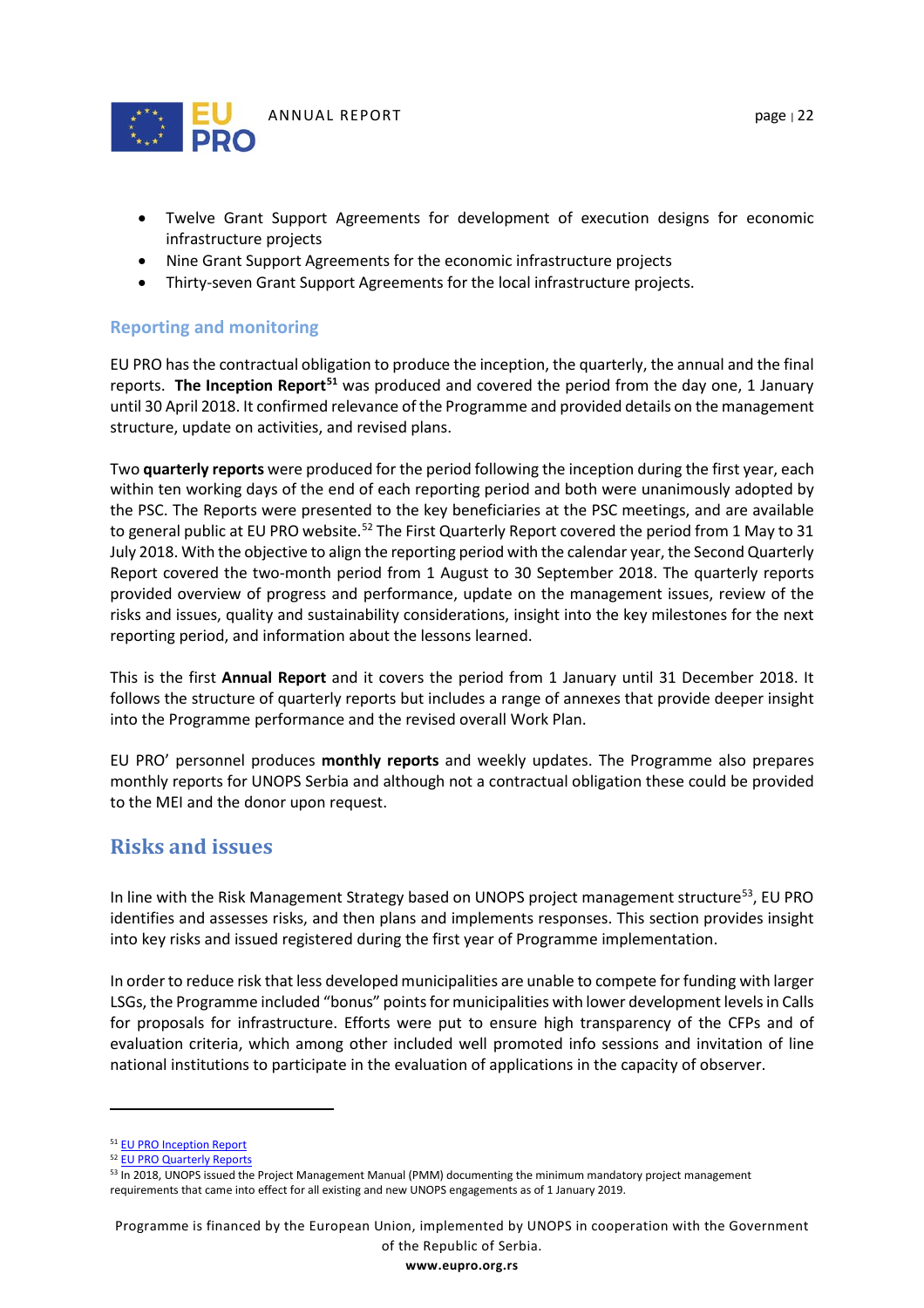

It was estimated that lack of organisations suited for specific requirements of the tender for language learning project could lead to an insufficient number of valid offers and potential rerun of the process. To avoid potential risk, the Programme put additional efforts to identify all eligible organisations and encourage them to apply. Alternatively, grant issuing to appropriate government institution was also taken into consideration.

EU PRO coordinates closely with other UNOPS projects and provides continuous consultancy support to potential applicants in order to avoid overlaps and to address the risk of possible low response rate as a result of overburden of the target groups (LSGs and/or CSOs) being exposed to opportunities from a variety of projects and programmes.

To avoid reputational risk caused by smaller number of applicants that passed to the second phase of the Call for Procurement of Equipment and Provision of Services for MSEs with over 250 applicants not being endorsed to continue with the application process, the Programme emphasises transparency of the selection process and provides detailed information to all interested applicants. Likewise, a grant evaluation system was developed which included larger number of grant evaluation committee members for the evaluation of the applications to avoid bottlenecks in implementation.

As proven by lower success rates for young businesses, beneficiary MSEs may fail in implementation of awarded projects for reasons unrelated to investment supported by the Programme. To mitigate the risk EU PRO introduced rigorous technical evaluation system focused on quality which results in lower number of awarded grants.

# <span id="page-23-0"></span>**Quality**

Programme approach to quality is regulated with the **Quality Management Strategy** adopted in April 2018. The Strategy describes quality management procedures to be used for quality planning, quality control, and quality assurance. It also defines responsibilities of personnel for achieving the required quality levels during the implementation of the Programme and outlines reporting requirements, quality records, and timing of key quality activities

UNOPS global project management methodology is compliant with PRINCE2 that means that the quality is one of the key themes for the management. For example, one of the mandatory UNOPS global mechanisms is **Assurance Tool** that captures information about the key aspects of projects' performance on quarterly basis and assures that they are performing in a way that is contributing to the objectives. If that is not the case it triggers development of remedial actions.

Monitoring and evaluating quality is embedded in implementation of Programme activities with continuous collection and evaluation of feedback received from the Programme stakeholders and beneficiaries. The following examples provide evidence for quality assurance of Programme interventions.

The info sessions for the Public Call for support to MSEs conducted in June 2018, attracted 651 participants (198 women and 453 men), indicating quality of the promotional campaign conducted for the Call. The sessions are positively evaluated - 96% of attendees indicated that they understand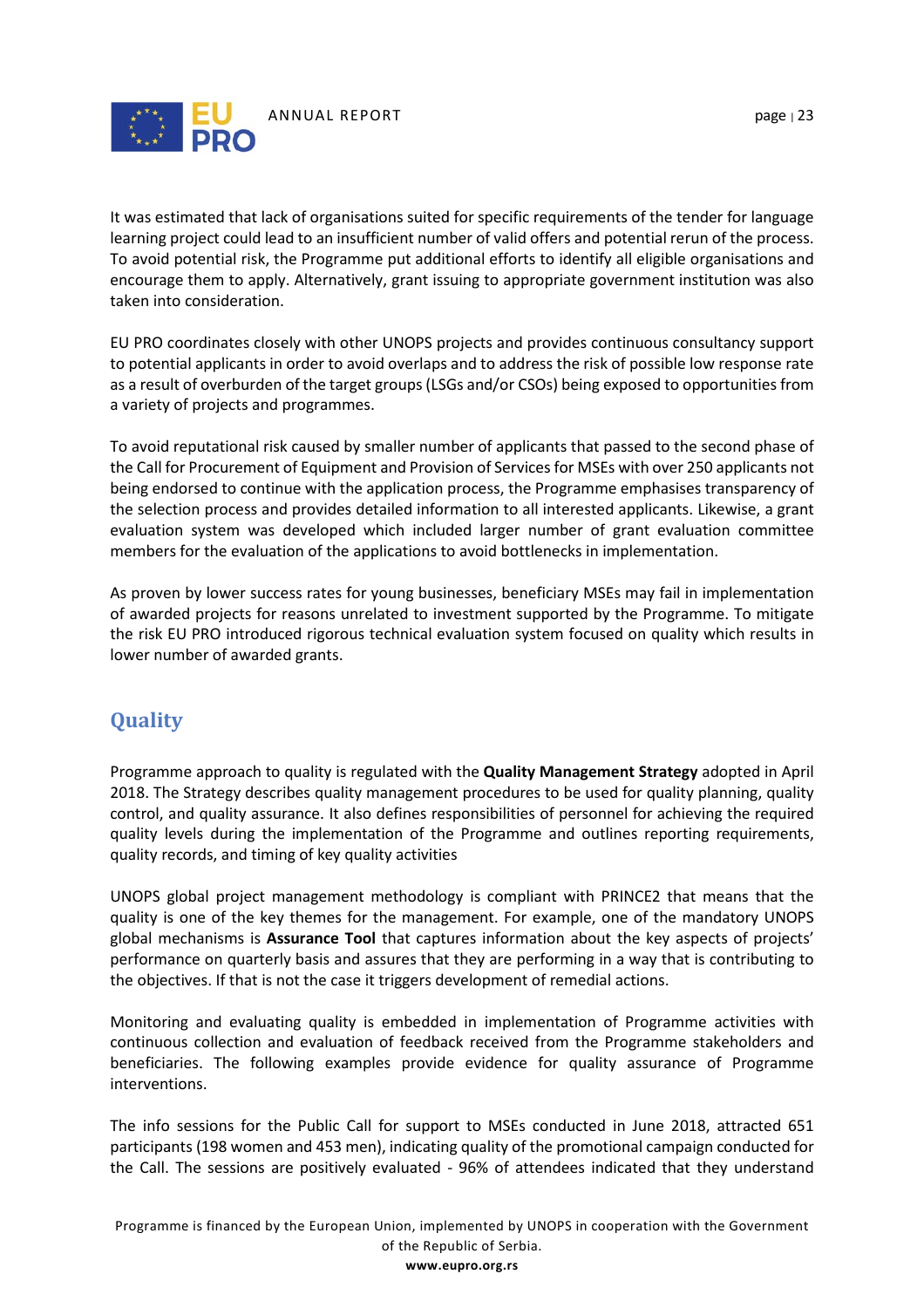

conditions of the Call sufficiently or fully.<sup>[54](#page-24-1)</sup> The five workshops<sup>[55](#page-24-2)</sup> organised in support to the full application process conducted in September 2018 were attended by 284 participants (90 or 32% women and 194 or 68% men) representing 186 enterprises, ten regional development agencies (RDAs) and Development Agency of Serbia (DAS)<sup>[56](#page-24-3)</sup>. The sessions were positively evaluated by participants – 96% of participants confirmed that the workshops were either useful or very useful.

The survey of LSGs' capacities and development needs <sup>[57](#page-24-4)</sup>, conducted in Inception Phase of the Programme, confirmed relevance of the EU PRO intervention, given the wide range of needs identified in the local communities, that are correspond with the EU PRO's activities, including need for investments into public infrastructure, investment facilitation, SMEs growth, assistance in the field of social protection, etc.

Informative sessions dedicated to the CFP for micro and small enterprises, the five infrastructure CFPs and the CFP for social cohesion have been evaluated on the basis of feedback from participants. The evaluations confirmed substantial interest in the sessions and the Calls, their effectiveness and relevance of the provided information.

The Programme will conduct variety of quality checks for the projects that are planned for support. In order to assure delivery of expected products each grant will be regularly monitored and supervised through continuous communication, field visits and site inspections, financial and administrative control and provided with a technical guidance, when required. In case of identified issues, the Programme will take appropriate actions.

The Programme established the quality requirements for the activities in the infrastructure grants and reached the common understanding with the grantees about the implementation methodology, Health and Safety requirements, reporting and grant financial management. The grant action plans include the quality control milestones, and the grant managers and teams are aware of their responsibilities.

# <span id="page-24-0"></span>**Sustainability**

 $\overline{a}$ 

Striving to enhance gender equality in projects and establish gender sensitive indicators for monitoring and reporting as well as implement gender awareness activities wherever feasible, in May 2018 the Programme adopted the EU PRO Gender Action Plan (GAP)<sup>58</sup>, which provides framework for systematic address of gender equality issues by the Programme. Overall, the GAP is aiming to enhance gender equality in the projects, establish monitoring, evaluation and reporting of gender sensitive indicators, promote awareness on gender issues among all stakeholders and ensure gender balance in personnel. The GAP advanced in implementation. The gender equality (GE) considerations are integrated into criteria of all seven published CFPs and one RfPs for social cohesion project. The project proposals that are contributing to GE are provided with extra points. Additionally, the EU PRO's communication

<span id="page-24-1"></span><sup>54</sup> The MSE Call Concept Note Info Sessions Report is available in the Annex I, Attachment 1.1 MSE Call Info Sessions Report

<span id="page-24-3"></span><span id="page-24-2"></span><sup>55</sup> The workshops were organized in Niš and Vrnjačka Banja during 19 – 26 September period

<span id="page-24-4"></span><sup>&</sup>lt;sup>56</sup> The MSE Call Full Application Info Sessions Report is available in the Annex I, Attachment 1.2 MSE Call Phase Two Info Sessions Report<br><sup>57</sup> Summary of the Survey findings is available in the Annex V, Attachment 5.2 Su

<span id="page-24-5"></span><sup>58</sup> The Gender Action Plan is available in the Annex V, Attachment 5.3 Gender Action Plan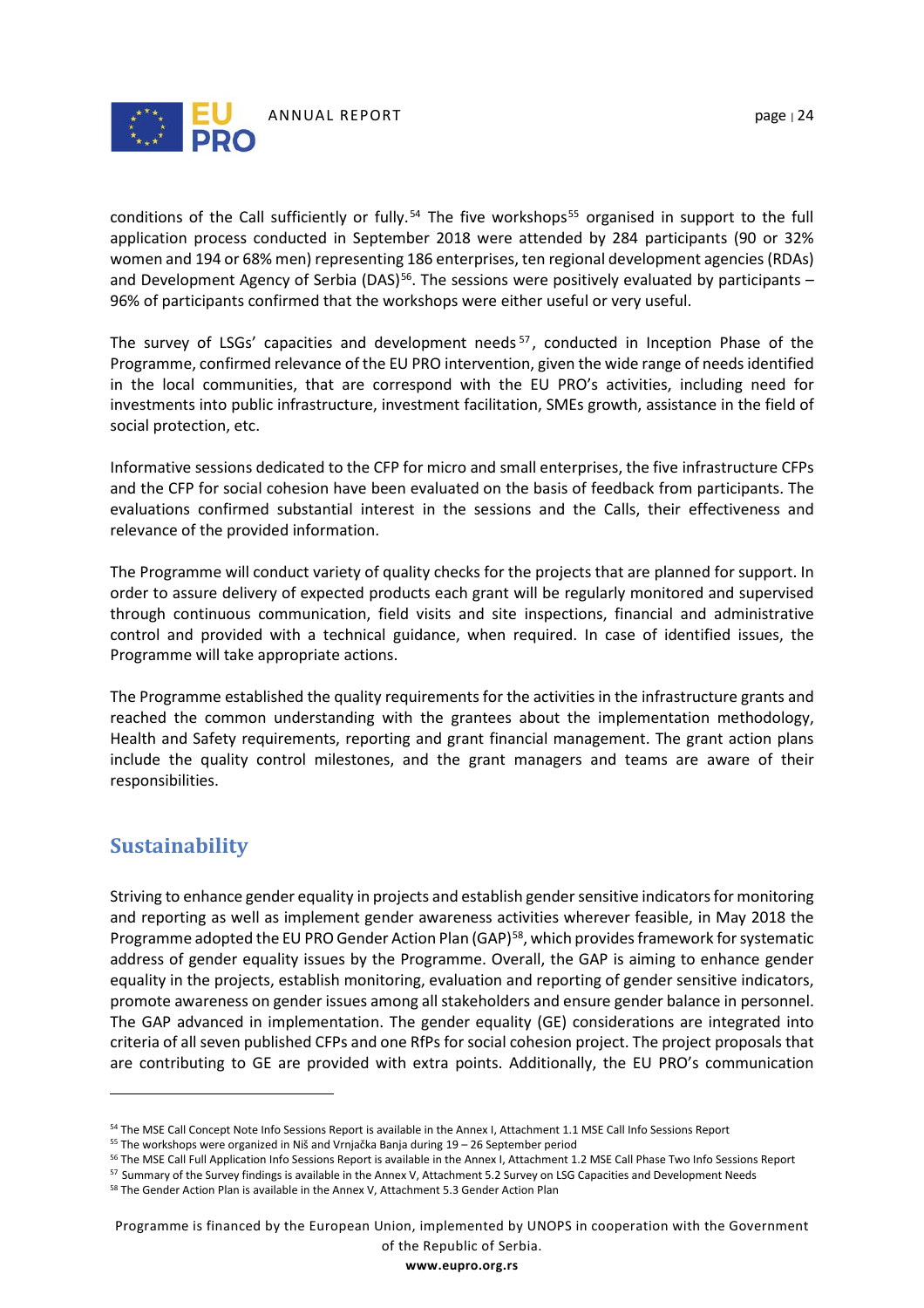

policies embed gender aspect and contributes to its promotion, both internally and externally. In cooperation with the Swiss PRO programme, EU PRO is currently working with the infrastructure Sector to reinforce GE components in at least four of selected infrastructure projects.

All Programme activities are aligned with the national policies and strategies, contributing to their sustainability, and factors contributing to sustainability are embedded in project selection criteria.

For example, under the Public Call for support to MSEs, sustainability is assessed through the applicant's ability to use and maintain the equipment and achieve the set targets in a post project period. More specifically, 10% of the total weight in evaluation of Full Project Proposals is awarded based on the assessment of the applicant's technical expertise to maintain equipment operational and in use, its financial capacities to maintain the equipment and cover other costs deriving from its use and impact on environment. In addition, sustainability of the activity is ensured through mandatory minimum cost-share contribution ranging from 20% for LOT1 applicants (registered in 2016 and 2017) and 30% for LOT2 applicants (registered in 2013, 2014 and 2015).

Design and reconstruction activities abide by the principles of environmental protection, energy efficiency and local sustainable development. Predominant use of local natural materials for the construction and reconstruction of social and economic infrastructure will minimise the negative effect on the ecosystems and communities, thus contributing to environmental sustainability. In addition, gender equality, social inclusion, and good governance, as cross cutting themes, will be addressed through activities. Proposals of potential local regulations which should be improved or produced will be discussed with the beneficiaries and stakeholders in 37 LSGs that were awarded local infrastructure projects. In seven projects the principle of accountability will be in focus, ten projects will consider non-discrimination and/or participation principles while 20 projects with mainly energy efficiency topics will concentrate on environment benefits.

The CFPs for infrastructure projects included financial, institutional and environmental sustainability of the projects as the key criteria. All activities within the grants will be performed respecting the national legislations, thus ensuring national ownership.

Within the CFP for social cohesion, sustainability is one of criteria for the selection of the projects for support. It is assessed through applicant's capacity to secure financial and institutional continuity of the proposed action once the project is completed, or through ability to achieve viability at a policy level. Moreover, the CFP is developed in line with relevant policies and strategies and foresees that project proposals must relate to legislative framework. It foresees support for the projects with a strong social dimension, considering its focus on excluded groups living in multi-ethnic communities. Furthermore, it is expected that the projects will generate new jobs for the marginalised and vulnerable groups and contribute to their socio-economic empowerment on a long-term prospect.

#### **Lessons learned**

With support to enterprises being the most challenging activity in the first year of Programme implementation, the Programme adapted its procedures and processes to facilitate collection process of the so far largest number of applications and minimise risks. It also tested the revised approach and confirmed its validity. Several lessons emerged: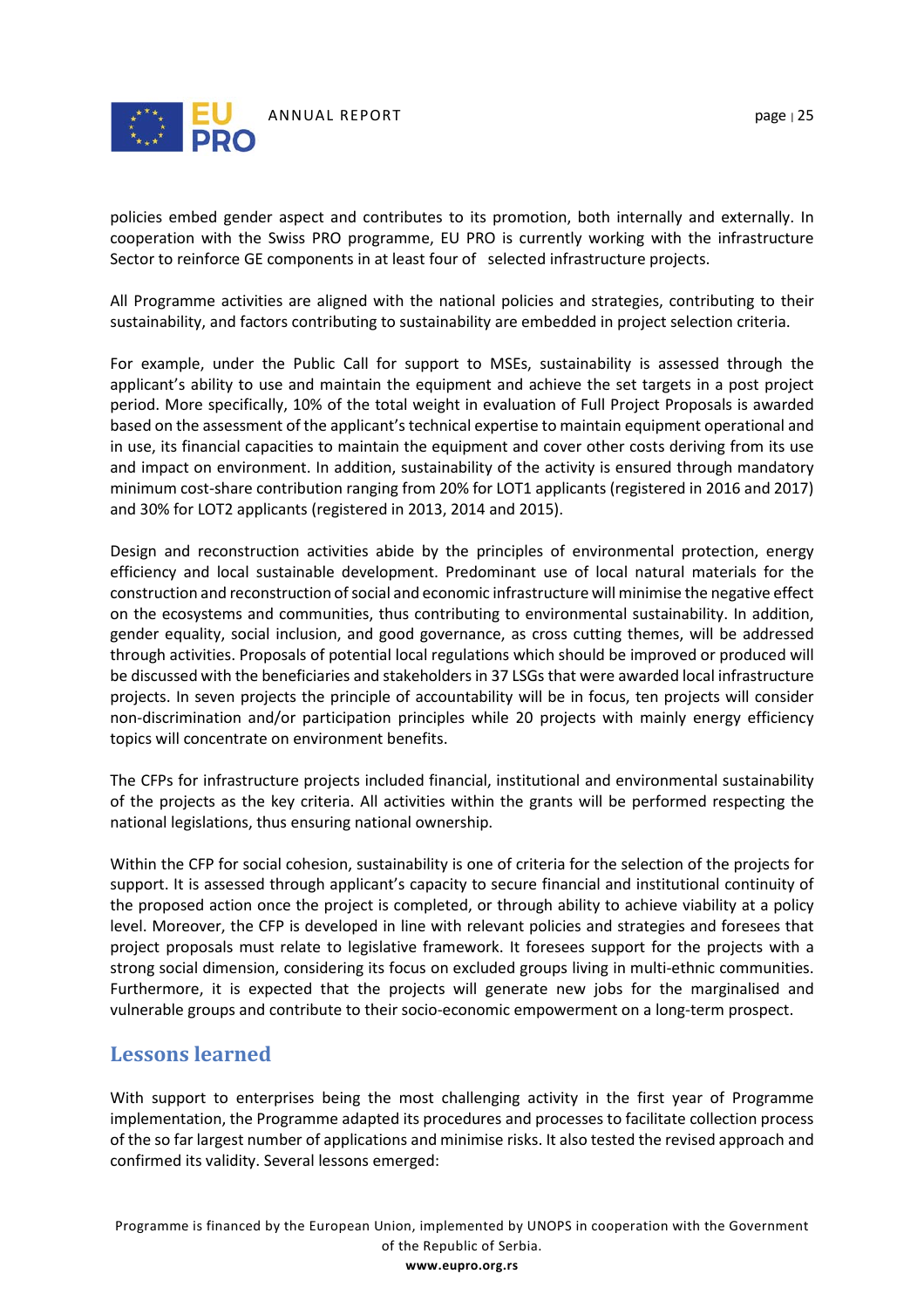

On-line registration of info sessions participants was introduced and was very useful as it contributed not only to better accuracy in anticipated numbers of attendants, but also in creation of contact database which shall serve as future communication channel. However, the system can be improved by adding a time buffer between the application deadline for info-session attendance and the event itself, as large number of participants confirmed participation at the day of the event.

The two-fold evaluation process for the CFP for MSEs has proven effective for calls expected to result with large number of applications. Moreover, division of responsibilities between ten Grant Evaluation Committee members, with each application having to be reviewed by three individuals has significantly reduced the time needed for the evaluation.

Communication channels with potential applicants can be improved with simplification of the assigned email addresses (currently rsoc.clarifications@unops.org) to, for example, pitanja@unops.org and by introducing regular updates of the Questions and Answers web-page on the Programme website. In addition, the Programme also posted video materials filmed during the info sessions enabling equal access to information to the target audience.

Similarly, at the level of the entire Programme, the procedure for the CFPs can be improved through assigning of separate email addresses for each CFP. Currently, one email addresses is used for all UNOPS' CFPs. This would simplify and speed up administrative processing of the applications, especially in cases when more than one CFP is advertised.

# <span id="page-26-0"></span>**Communications and Visibility**

After the development and endorsement of the **EU PRO visual identity** the Programme's **Communication Strategy** was prepared and subsequently approved by the Delegation of the European Union and the Ministry of European Integration**.** Templates for all EU PRO office and promotion materials were created and promotional material produced throughout the year.

**Communication and Visibility Guidelines (CVG)** were established as a set of standards for EU PRO beneficiary projects to adhere to, in order to regulate and ensure visibility of the European Union (EU) in each individual project. Both were duly distributed to external partners and, for monitoring purposes, internally to Programme personnel. As a result, at the end of 2018, 40 out of 52 EU PRO fund recipient municipalities feature EU PRO logo on their websites. Use of web banners on partner's respective web pages is the only attainable provision listed in CVG in the stage prior to the project implementation.

**Opinion Survey of the European Union (EU) integrations in EU PRO Programme Area of Responsibility** (AoR), a 26-item questionnaire conducted via Survey Monkey platform, was developed by EU PRO to obtain insights from the citizens living in the Programme area on their knowledge and attitudes in relation to the EU support to Serbia's development and the process of the EU integrations in general. The resulting statistics, based on 766 responses collected from citizens of 95 AoR localities, amongst other, show that local and regional development was assessed as the reform with the most positive effect on everyday life. Environmental and infrastructure sector are seen as the greatest benefactor of the accession.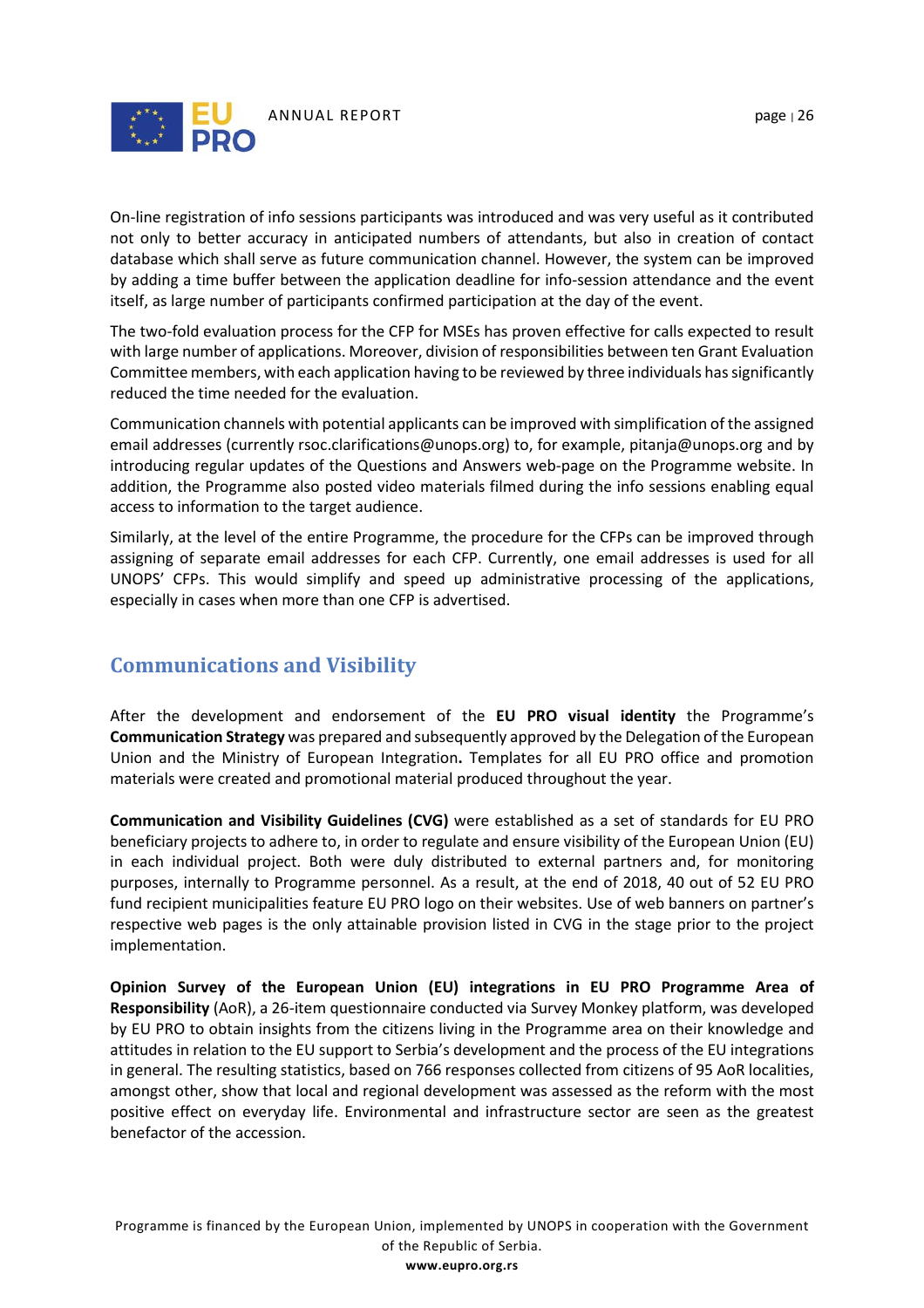

The continuity of the Programmes and intense visibility activities over the past decade can be seen as 93 percent of people have heard about the EU financed project in Serbia and feel that their effect contributes to better living standard of Serbia's citizens. Infrastructure related projects, especially those related to education and health facilities, roads and communal infrastructure were seen as most beneficial. The EU was seen as the most prolific donor, while EU PRO, European PROGRES, EU PROGRES were mentioned in 14% of answers. Similarly EU PRO, European PROGRES, EU PROGRES visible identities were identified by 323 (74%), 316 (72%), 284 (65%) respectively amongst 437 selected choices $59$ .

**Five high level events took place of which four were attended by DEU** - EU PRO promotional event, which included EU Project Fair and Ambassadorial Lunch have been organised in Aranđelovac on 22 May. Close to 400 attendees included the Minister of the European Integration, the Head of the Delegation of the European Union to Serbia, representatives of 15 EU member countries of which ten ambassadors, representatives of local self-governments including 17 mayors, representatives of regional development agencies, Standing Conference of Town and Municipalities and other EU funded projects in Serbia. In addition to this, DEU visit to Novi Pazar and Sjenica took place on 21-22 June while on 14 November 2018 in Kragujevac the EU Ambassador participated in the Certificate Award Ceremony for 40 projects aimed at improving business environment that gathered representatives of 32 (out of 34 awarded) local self-governments, including 12 mayors and directors of seven regional development agencies. On 16 October 2018, the DEU Head of Operations II visited Lebane and the Haemodialysis Centre funded through predecessor programme European PROGRES. Finally a Calendar Competition was organised in Kraljevo on 18 December 2018 in the presence of DEU and MEI representatives. In addition to this three Programme Steering Committee meetings were organised in Belgrade on 29 March, on 4 June, and on 13 September 2018.

**Twelve briefing notes** and **three project overviews** were prepared upon the Delegation of the European Union (DEU) and Ministry of European Integration (MEI) request for various purposes<sup>[60](#page-27-1)</sup>.

A major effort was undertaken to p**romote public orientated Calls for Proposals – Call for Procurement of Equipment and Provision of Services for Entrepreneurs, Micro and Small Enterprises the Call for Fostering Social Cohesion in Multi Ethnic Municipalities,** including development of visual identities, social-media campaign, media support and printed material.

The campaign in support of Competency sector included creation of visual identity ("Enko i Oli") and subsequent production and distribution of audio/video, web and print content through social and traditional media campaigns. Selection of all paid promotional interventions was based on communication placement data collected through the online survey, evaluation sheets from info sessions and in the later stage of CFP by the Sector identified need for more information in Valjevo, Pirot, Knjaževac, Požarevac and Čačak. For promotional purposes 1,300 posters and 12,000 pamphlets were printed and distributed, while electronic versions of the materials was shared through different databases including European PROGRES newsletter and media database that contains close to 1,000 relevant emails.

 $\overline{a}$ 

Programme is financed by the European Union, implemented by UNOPS in cooperation with the Government of the Republic of Serbia. **www.eupro.org.rs**

<span id="page-27-0"></span><sup>&</sup>lt;sup>59</sup> The Survey Results are available in the Annex IV, Attachment 4.2

<span id="page-27-1"></span> $60$  The Overview of communications work is available in the Annex IV, Attachment 4.1 Overview of Communications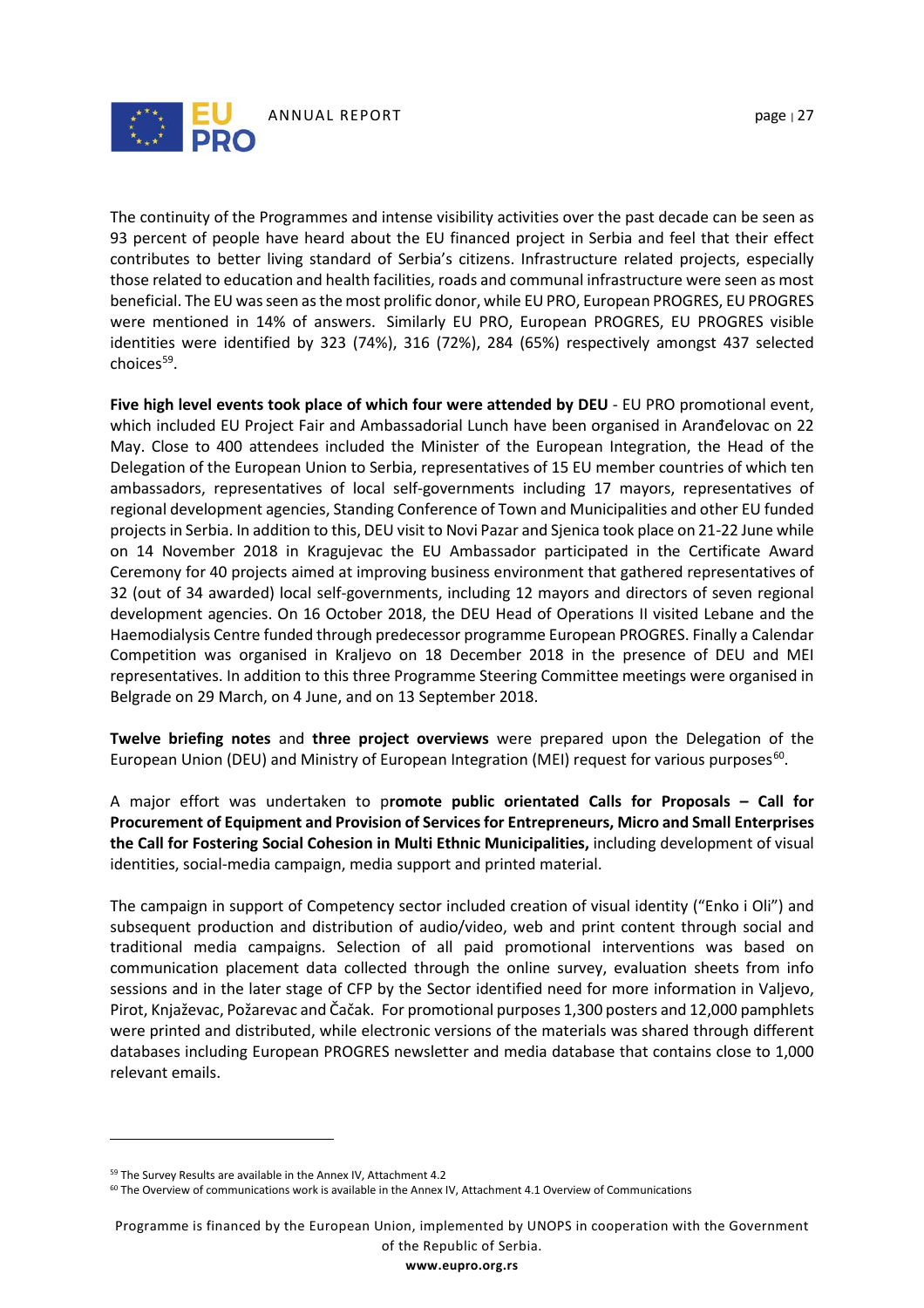

Each of the 14 info session organised by the Sector was announced and covered with a media presence which resulted in 267 media reports. The Programme's promotional event and the visit to Novi Pazar and Sjenica of the Head of DEU were also used to promote the CFP leading to total of 400 positive media reports on the topic. In addition to the local and regional media, Deputy Programme Manager and SME and BSO Sector Manager promoted the CFP on national Radio Television of Serbia, Radio Belgrade and Radio S2.

Major outreach was conducted through two pronged paid media campaigns as well. Paid social media campaign through Facebook and Instagram targeted relevant audiences in 99 Programme municipalities through three different ads timely promoting information sessions resulted in nearly 500,000 appearances in newsfeeds of the targeted audiences, 14,000 clicks on the post and generated close to 10,000 direct positive engagements – shares, comments and reactions. Correspondingly the Direct media placement started with prominent positioning of the web banner on Blic.rs, from 31 May to 14 June, and from 15 -27 June, on Ekapija.com, Bizlife.rs, Južnevesti.com and Kolubarske.rs. The media placement on four latter portals, for the data available, resulted in total impressions of 410,879 and 400 clicks.

The TV spot was broadcasted 196 times between 18-24 June on seven TV stations, while the radio spot was aired 484 times, four times a day on national Radio S2 and Naxi National Radio and 15 regional radio stations, including Novi Pazar Radio Sto Plus, Radio Požarevac Boom 93, and Užice Radio Luna.

The visual identity was also developed for the **Call for Proposals for Enhancing Social Cohesion in Multi Ethnic Municipalities campaign** and it was promoted through print material (500 flyers and 50 poster), social media and 71 media reports covering the announcement of the call and the six following info sessions.

EU PRO **Calendar art competition** invited high school students from 99 cities and municipalities to submit artworks themed *"What could Serbia bring to the EU"* was completed on 15 November. Facebook promotional campaign for the Competition was approved on 19 October and has since reached 109,049 people and had 668,318 impressions. Additionally all 259 schools in the Programme coverage area have been informed about the competition via email, post and through Ministry of Education and National Youth Council's networks. Promotional poster for the competition has been distributed by MEI at the 2018 Belgrade Book Fair - School day. As a result the submissions were received from 60 high schools which submitted 230 artworks – an expected 150% increase in participation comparing to the last competition held through European PROGRES, due to larger Programme AoR. Out of 41 Municipalities that participated, 20 submissions came from the new Municipalities. Twelve winning artworks, selected via online voting by a jury made of the representatives of MEI, DEU, EU PRO, a designer and a photographer, are featured on the EU PRO 2019 Calendar printed in 2,000 copies and distributed to partners and beneficiaries across AoR. Calendar Competition award ceremony was held on 18 December in Kraljevo and attended by over 60 people including over 50 students and representatives of DEU and MEI.

**Transparency of all selection processes following CFPs** was supported through the development and publishing of six result info sheets.

Additionally, all activities results were promoted through social and traditional media. **Seventeen press releases** and nine media announcements were issued generating 1,832 media reports. Due to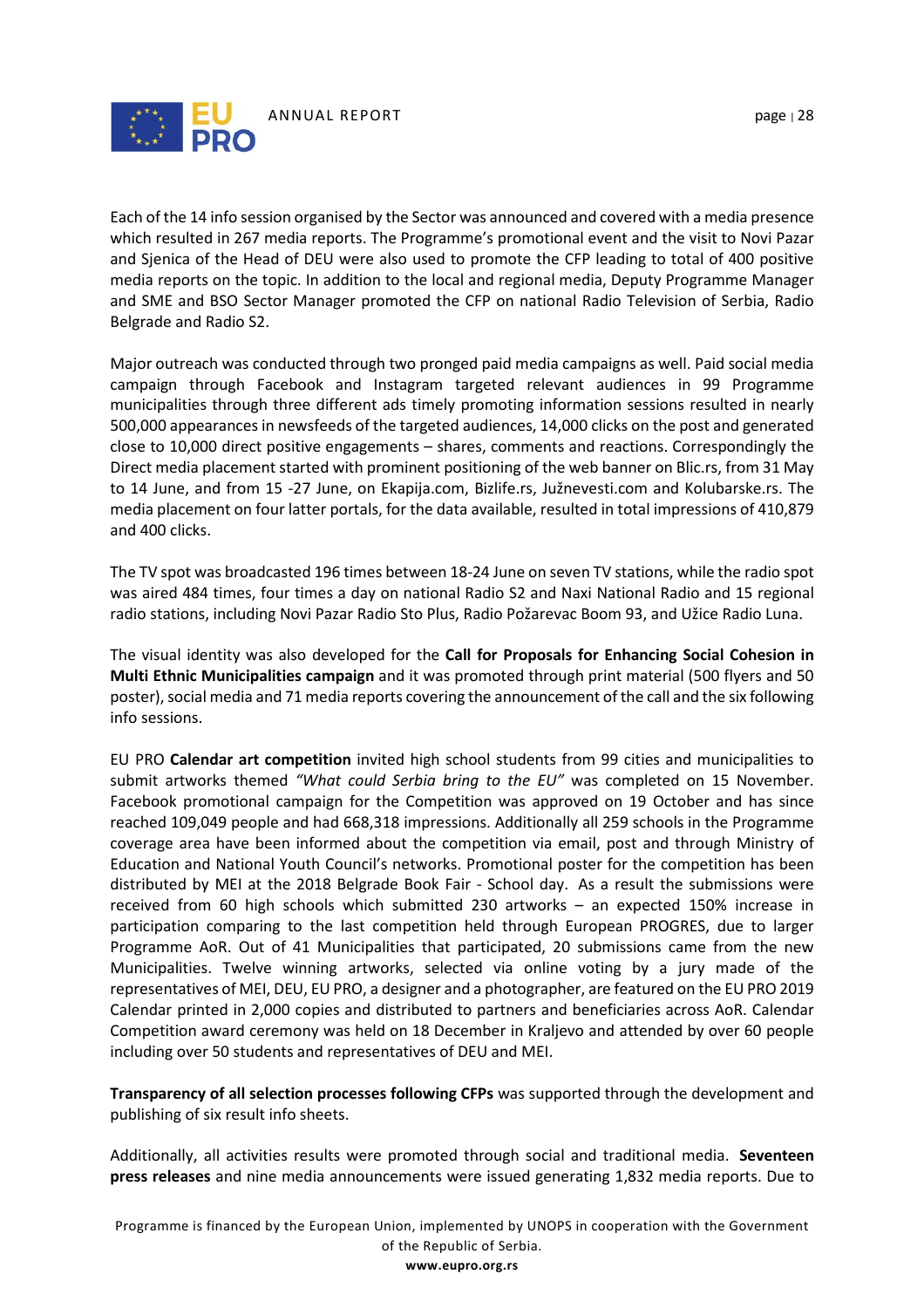

the number of projects and funds allocated for their realisation, by far the largest number of the reports, namely 690 media stories, focused on the support to infrastructure and the projects approved within the four public calls. The great interest, as always, was attracted by the visit of the Head of DEU to Programme Areas and high level events, resulting in 400 media reports, while the same number of reports (400) featured the CFP for Procurement of Equipment and Provision of Services for MSEs.

Out of overall 1,832 generated positive media reports, 657 or 36 percent were in the national media, while almost a half of all published stories (i.e. 45 percent) used the Programme press releases verbatim.

Additionally, **five media interviews** were organised, out of which four were broadcasted on national TV and radio stations, namely Radio Television of Serbia, Radio Belgrade and Radio S, while the interview given to the regional news agency Jugpress was also published in the national news agency Fonet and Danas daily. Furthermore, there were seven statements organised on the both national and regional media inquiries on various Programme related topics.

The **EU PRO website,** approved by the EU and MEI, was open to public on 22 May 2018, and has since been regularly updated and **visited** 55,652 times by 36,489 unique visitors of which 6,696 were transferred from Facebook. Accordingly, by far the most visited page on the Programme website was Public Calls that received 20,292 visitors. After generating information highlighted by the PSC members as crucial for the Programme, **99 Municipal profiles** were developed and published on EU PRO website.

The **Programme Facebook and Twitter accounts are inherited from the predecessor Programme - European PROGRES.** Unfortunately, so far four requests to change the name of the existing Facebook page from European PROGRES to EU PRO have been rejected by Facebook team.

Over the initial implementation year followership has grown – starting at 9,086 and 830 and reaching 9,858 and 858 by December 2018, for Facebook and the Twitter accounts respectively. The Facebook remains most efficient communication channel for the Programme, reaching 68,545 people and attracting 775 post likes. Three consecutive, paid, promotional campaigns for the CFP MSE generated unparalleled post engagement and attracted 834 new page likes. Additionally the page was used to promote Programmes annual drawing competition successfully reaching 125,595 beneficiaries. The Twitter page gathered over 83,383 impressions for 173 Programme related tweets.

The Programme has produced the set of promotional material: 1,500 notebooks, 1,000 folders, 2,000 promotional pens, four roll-up banners, one pop-up banner and one back media wall with two sets of visuals, 500 paper bags, ten office wall maps, 500 organisers, business cards, 500 promotional USB flashes, 200 planners with mousepad and 200 power banks for mobiles, 200 ceramic mugs and Fast Fact as one pager with basic information about the Programme (total of 2,000, 1,000 in Serbian and 1,000 in English). In December 2018, the Programme produced seasons' greetings cards and VIP New Year`s package which will be distributed to 200 partners from the EU Delegation, the Government, LSGs, and other development stakeholders over the holiday season. The electronic version of the card has been sent to close to 1,000 email addresses.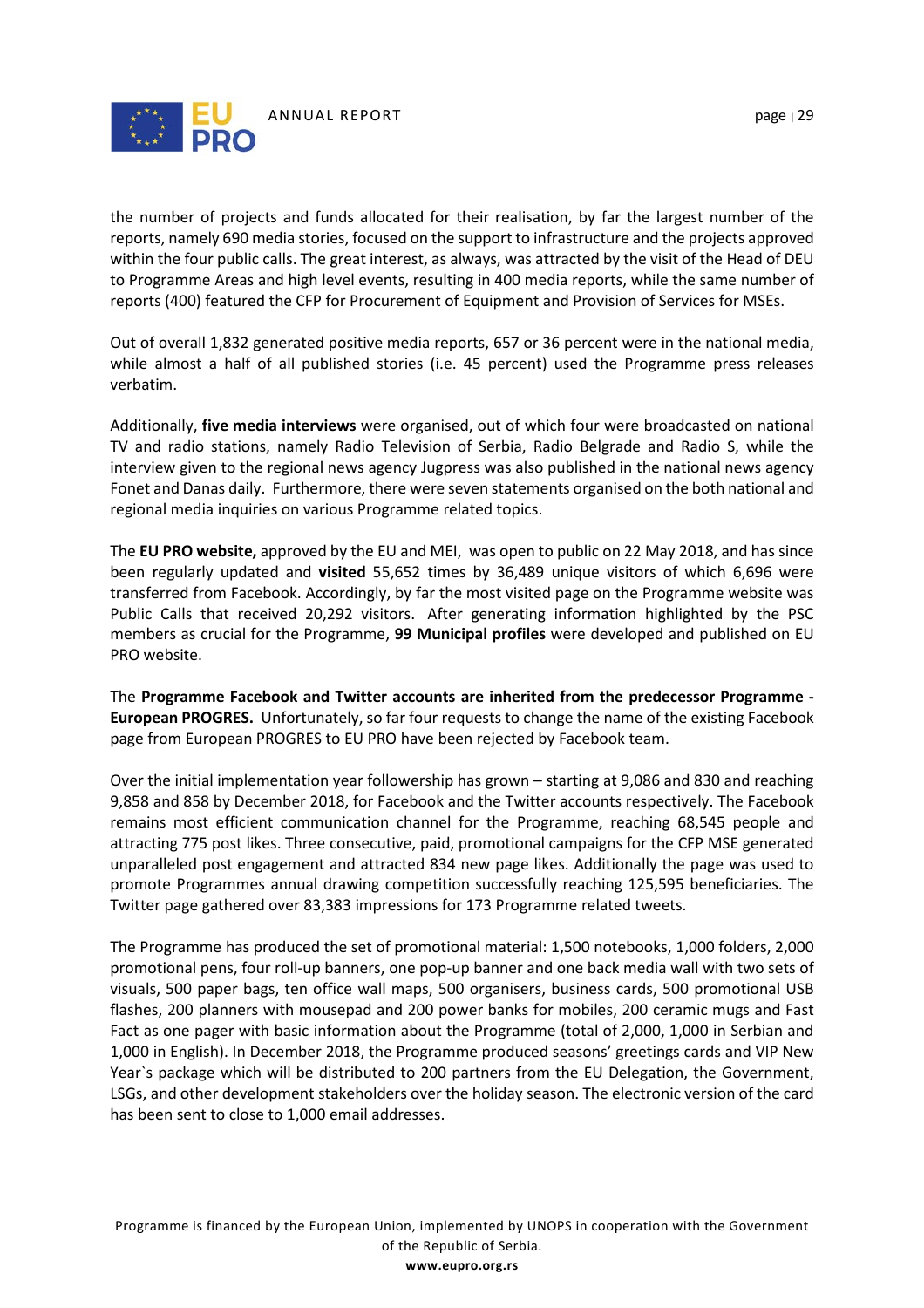

Additionally Communication Section Programme retainers and services have been engaged - Media Clipping service Provider Company, Communication and Programme Assistant, Programme photographers and Translators have been enlisted.

# <span id="page-30-0"></span>**Work plan**

According to the EU PRO Work Plan<sup>[61](#page-30-1)</sup> for the period from 1 January to 30 March 2019, the key milestones are:

#### Result 1

Activity 1.1 – Finalise the evaluation process, recommend final beneficiaries to the PSC, award Grant Agreements and initiate implementation of activities;

Activity 1.2 – Finalise CFP for BSOs and submit to the PSC for consideration;

Result 2

Activity 2.1.1 – Complete the evaluation of CFP for GIS and obtain PSC approval for awards

Activity 2.1.2 - Monitor implementation of Grant Agreements signed with the 19 awarded LSGs for the CFP for DRPs; Send the Concept Note for the Study for Introduction of Spatial Planning Information System and Electronic Procedure for Formulation of the Planning Documents for PSC approval

Activity 2.1.3 – Monitor implementation of Grant Agreements signed with the 12 awarded LSGs for the CFP for Designs for Economic Infrastructure;

Activity 2.2 – Monitor implementation of Grant Agreements signed with the nine awarded LSGs for the CFP for Economic Infrastructure;

#### Result 3

Activity 3.1 – Monitor implementation of Grant Agreements signed with the 37 awarded LSGs for the CFP for Local Infrastructure;

Activity 3.2 - Complete evaluation for the CFP for enhancing social cohesion in multi-ethnic municipalities and submit results to PSC for consideration; Regular monitoring of the project for enhancing learning of Serbian language among Albanian pupils and submission of second progress report by the implementing partner.

# **LFM – progress against indicators**

#### **Legend[62](#page-30-2)**

 $\overline{a}$ 

| Activity completed, outputs delivered in accordance with the set targets |
|--------------------------------------------------------------------------|
| Activity progressing in accordance with the plan                         |
| Activity progresses with manageable delay                                |
| Activity is critical                                                     |

<span id="page-30-1"></span><sup>61</sup> The 2019 Q1 Work Plan is available in the Annex V, Attachment 5.4

Programme is financed by the European Union, implemented by UNOPS in cooperation with the Government of the Republic of Serbia.

<span id="page-30-2"></span><sup>&</sup>lt;sup>62</sup> Colour the boxes in the table as appropriate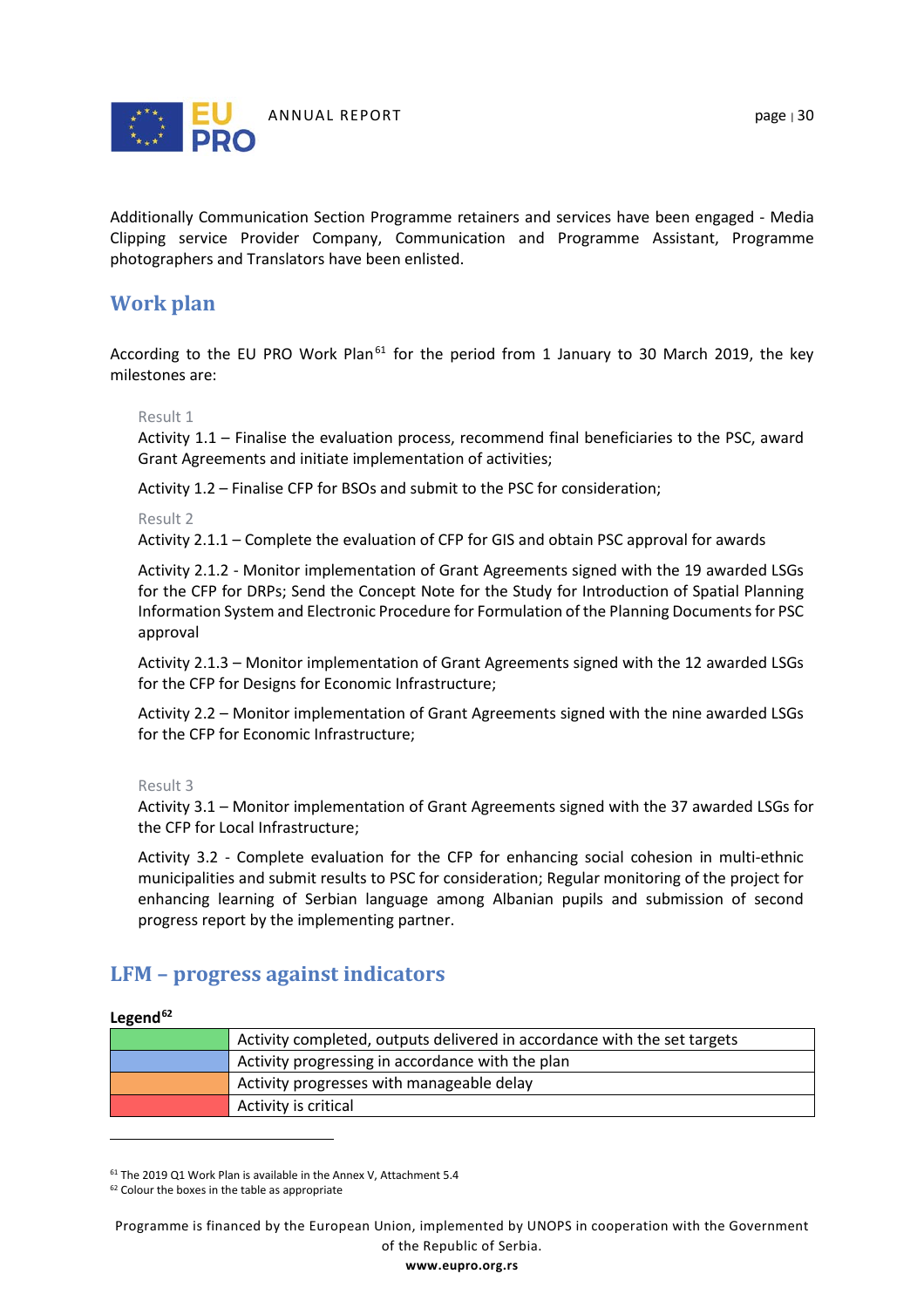

| <b>Objectively verifiable indicators</b>                                                                                                                                                                                                   | Progress during the reporting<br>period                                                                                                                                                                                                                                                                                                | <b>Overall status</b>                                                                                                                                                                                                                                                                                                                                                                                                                                                                                                                                                                                                                                                                                                            |  |  |  |
|--------------------------------------------------------------------------------------------------------------------------------------------------------------------------------------------------------------------------------------------|----------------------------------------------------------------------------------------------------------------------------------------------------------------------------------------------------------------------------------------------------------------------------------------------------------------------------------------|----------------------------------------------------------------------------------------------------------------------------------------------------------------------------------------------------------------------------------------------------------------------------------------------------------------------------------------------------------------------------------------------------------------------------------------------------------------------------------------------------------------------------------------------------------------------------------------------------------------------------------------------------------------------------------------------------------------------------------|--|--|--|
| <b>Overall objective:</b><br>To contribute to a more balanced<br>socio-economic development in<br>Serbia.                                                                                                                                  |                                                                                                                                                                                                                                                                                                                                        | The Programme grant schemes for<br>economic infrastructure and execution<br>designs, and for development of<br>detailed regulation plans for areas that                                                                                                                                                                                                                                                                                                                                                                                                                                                                                                                                                                          |  |  |  |
| Project purpose:<br>To enhance competitiveness and social<br>cohesion of the less developed areas<br>by better market positioning and more<br>competitive SMEs and<br>developing/improving business<br>enabling and social infrastructure. | 77 grants for projects contributing to<br>overall objective were signed The<br>process for collection and selection of<br>additional projects contributing to the<br>Programme objective under the Calls<br>for social inclusion, MSEs and GIS is<br>underway.                                                                         | have potential to generate economic<br>activity create foundation to facilitate<br>significant<br>investments<br>into<br>infrastructure<br>development<br>and<br>industries. which would in turn<br>contribute to generation of jobs. EU<br>PRO scheme for SMEs should also help<br>local<br>businesses<br>enhance<br>to<br>competitiveness, win new markets, and<br>increase export, while the local<br>community would benefit from direct<br>opening of at least 300 jobs.                                                                                                                                                                                                                                                    |  |  |  |
| <b>RESULT 1</b>                                                                                                                                                                                                                            |                                                                                                                                                                                                                                                                                                                                        |                                                                                                                                                                                                                                                                                                                                                                                                                                                                                                                                                                                                                                                                                                                                  |  |  |  |
|                                                                                                                                                                                                                                            | Improved technological structure of SMEs and their ability to increase their market share                                                                                                                                                                                                                                              |                                                                                                                                                                                                                                                                                                                                                                                                                                                                                                                                                                                                                                                                                                                                  |  |  |  |
| Activity 1.1<br><b>Grant scheme for SMEs</b>                                                                                                                                                                                               | Evaluation of the 468 submitted<br>Concept Notes is completed and 215<br>applications have been endorsed for<br>the second phase. Five workshops for<br>applicants and one workshop for RDAs<br>in support to second phase application<br>process conducted.                                                                           | The CFP was developed, approved and<br>advertised. The Phase I evaluation<br>process was concluded and the Phase<br>II process is underway.                                                                                                                                                                                                                                                                                                                                                                                                                                                                                                                                                                                      |  |  |  |
| Activity 1.2<br>Support to Business Support<br>Organisations (BSOs)                                                                                                                                                                        | Further consultations with the<br>stakeholders, mainly RRAs, conducted.                                                                                                                                                                                                                                                                | The CFP is under development.                                                                                                                                                                                                                                                                                                                                                                                                                                                                                                                                                                                                                                                                                                    |  |  |  |
| <b>RESULT 2</b><br>Improved conditions for business operations through more efficient administrative service provision,<br>better land management and specific small scale infrastructure investments                                      |                                                                                                                                                                                                                                                                                                                                        |                                                                                                                                                                                                                                                                                                                                                                                                                                                                                                                                                                                                                                                                                                                                  |  |  |  |
| Activity 2.1.1<br>Enhancing land management through<br>development of GIS and improved<br>access<br>to geospatial data                                                                                                                     | The contract for the back-up system<br>for electronic permitting is signed with<br>the provider and the installation of the<br>equipment will be completed in<br>October 2018.<br>The PSC approved the CFP for<br>development of GIS on 13 September<br>and the Call was advertised, with the<br>closing date set for 30 December 2018 | The technical specifications for the<br>electronic<br>back-up<br>system<br>for<br>permitting agreed with the Ministry of<br>Construction,<br>Transport<br>and<br>Infrastructure. PSC approved<br>the<br>project on 4 June, procurement<br>advertised on 29 June and contract for<br>the implementation signed in August.<br>Delivery and installation of equipment<br>was completed in October 2018.<br>In consultations with the MCTI, the<br>Programme developed the Concept for<br>the Study for the Establishment of<br><b>Electronic Preparation of Planning</b><br>Documents, PSC approval pending t.<br>The PSC approved the CFP for<br>development of GIS and the Call was<br>advertised, closing on 30 December<br>2018 |  |  |  |

Programme is financed by the European Union, implemented by UNOPS in cooperation with the Government of the Republic of Serbia. **www.eupro.org.rs**